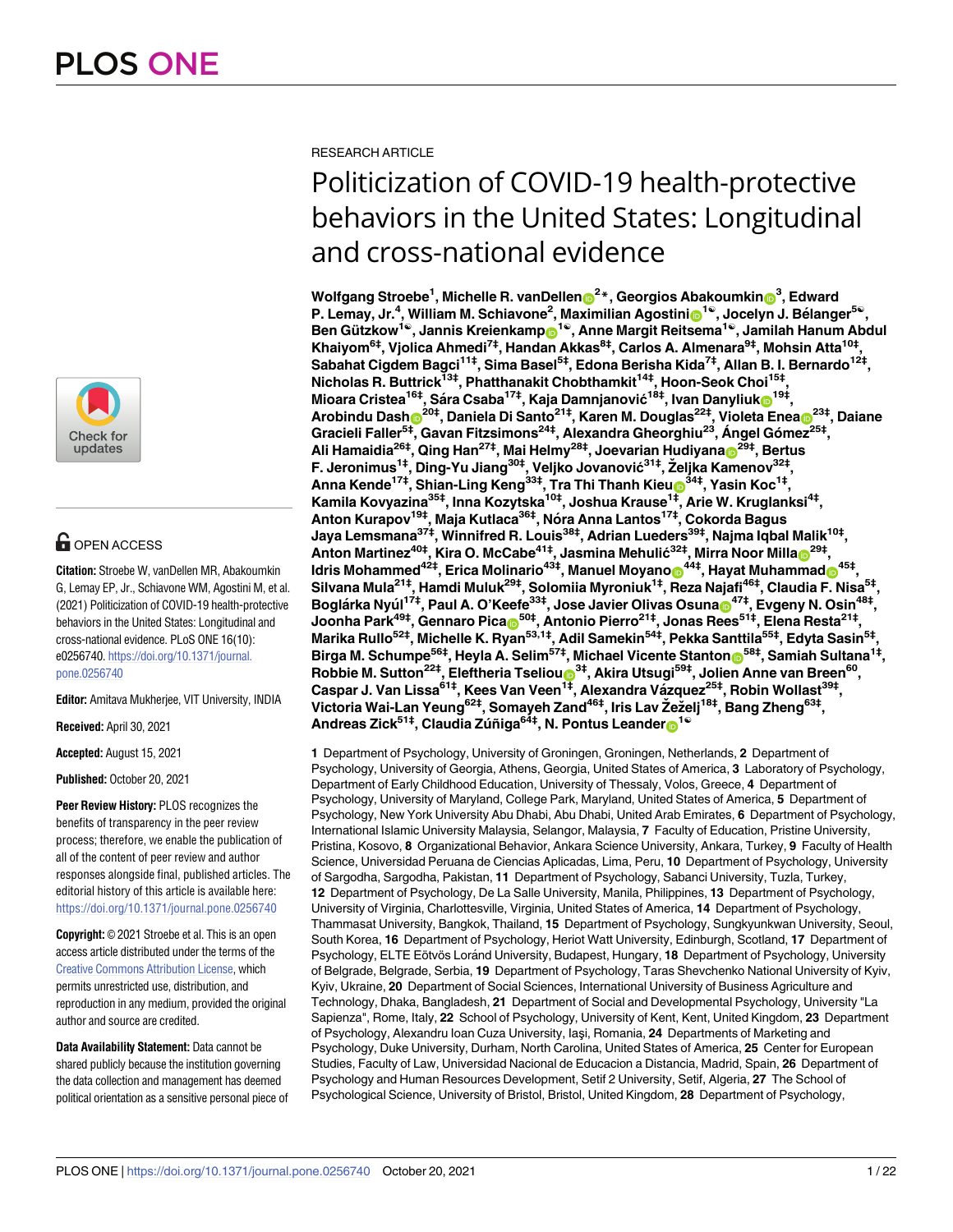data. Data are available for the data managers of the PsyCorona project for researchers who meet the criteria for access to confidential data. This contact should go to the [psycorona@rug.nl](mailto:psycorona@rug.nl) email address. The authors had no special access privileges to the data that others requesting the data will not have.

**Funding:** This research received support from the New York University Abu Dhabi (VCDSF/75-71015) to J.N., the University of Groningen (Sustainable Society & Ubbo Emmius Fund) to N.P.L., and the Instituto de Salud Carlos III (COV20/00086) cofunded by the European Regional Development Fund (ERDF 'A way to make Europe' to M.M. The funders had no role in study design, data collection and analysis, decision to publish, or preparation of the manuscript.

**Competing interests:** The authors have declared that no competing interests exist.

Menoufia University, Al Minufiyah, Egypt, **29** Department of Psychology, Universitas Indonesia, Jakarta, Indonesia, **30** Department of Psychology, National Chung-Cheng University, Minxiong, Taiwan, **31** Department of Psychology, University of Novi Sad, Novi Sad, Serbia, **32** Faculty of Humanities and Social Sciences, University of Zagreb, Zagreb, Croatia, **33** Division of Social Science, Yale-NUS College, Singapore, Singapore, **34** Department of Psychology, HCMC University of Education, Ho Chi Minh City, Vietnam, **35** Independent Researcher, Kazakhstan, **36** Department of Psychology, Durham University, Durham, United Kingdom, **37** Department of Psychiatry, Udayana University, Bali, Indonesia, **38** School of Psychology, The University of Queensland, Brisbane, Australia, **39** Laboratoire de Psychologie Sociale et Cognitive, Universite´ Clermont-Auvergne, Clermont-Ferrand, France, **40** Department of Psychology, University of Sheffield, Sheffield, United Kingdom, **41** Department of Psychology, Carleton University, Ottawa, Canada, **42** Mass Communication, Usmanu Danfodiyo University Sokoto, Sokoto, Nigeria, **43** Department of Psychology, Florida Gulf Coast University, Fort Myers, Florida, United States of America, **44** Department of Psychology, University of Cordoba, Andalusia, Spain, **45** Department of Psychology, University of Peshawar, Peshawar, Pakistan, **46** Department of Psychology, Islamic Azad University, Rasht, Iran, **47** Department of Political Science and Administration, National Distance Education University (UNED), Madrid, Spain, **48** Department of Psychology, HSE University, Moscow, Russia, **49** Graduate School of Management, NUCB Business School, Nagoya, Japan, **50** School of Law, University of Camerino, Camerino, Italy, **51** Research Institute Social Cohesion, Institute for Interdisciplinary Research on Conflict and Violence, and Department of Social Psychology Bielefeld University, Bielefeld, Germany, **52** Department of Educational, Humanities and Intercultural Communication, University of Siena, Siena, Italy, **53** Department of Psychology, University of Exeter, Exeter, United Kingdom, **54** School of Liberal Arts, M. Narikbayec KAZGUU University, Nur-Sultan, Kazakhstan, **55** Department of Psychology, New York University Shanghai, Shanghai, China, **56** Faculty of Social and Behavioural Sciences, University of Amsterdam, Amsterdam, Netherlands, **57** Department of Psychology, King Saud University, Riyadh, Saudi Arabia, **58** Department of Public Health, California State University East Bay, Hayward, California, United States of America, **59** Department of Psychology, Nagoya University, Nagoya, Japan, **60** Institute of Governance and Global Affairs, Leiden University, Leiden, Netherlands, **61** Department of Methodology & Statistics, Utrecht University, Utrecht, Netherlands, **62** Department of Psychology, Lingnan University, Hong Kong, China, **63** Ageing Epidemiology Research Unit, School of Public Health, Faculty of Medicine, Imperial College London, London, United Kingdom, **64** Department of Psychology, Universidad de Chile, Santiago de Chile, Chile

☯ These authors contributed equally to this work. ‡ These authors also contributed equally to this work. \* mvd@uga.edu

## Abstract

During the initial phase of the COVID-19 pandemic, U.S. conservative politicians and the media downplayed the risk of both contracting COVID-19 and the effectiveness of recommended health behaviors. Health behavior theories suggest perceived vulnerability to a health threat and perceived effectiveness of recommended health-protective behaviors determine motivation to follow recommendations. Accordingly, we predicted that—as a result of politicization of the pandemic—politically conservative Americans would be less likely to enact recommended health-protective behaviors. In two longitudinal studies of U.S. residents, political conservatism was inversely associated with perceived health risk and adoption of health-protective behaviors over time. The effects of political orientation on health-protective behaviors were mediated by perceived risk of infection, perceived severity of infection, and perceived effectiveness of the health-protective behaviors. In a global cross-national analysis, effects were stronger in the U.S. ( $N = 10,923$ ) than in an international sample (total  $N = 51,986$ ), highlighting the increased and overt politicization of health behaviors in the U.S.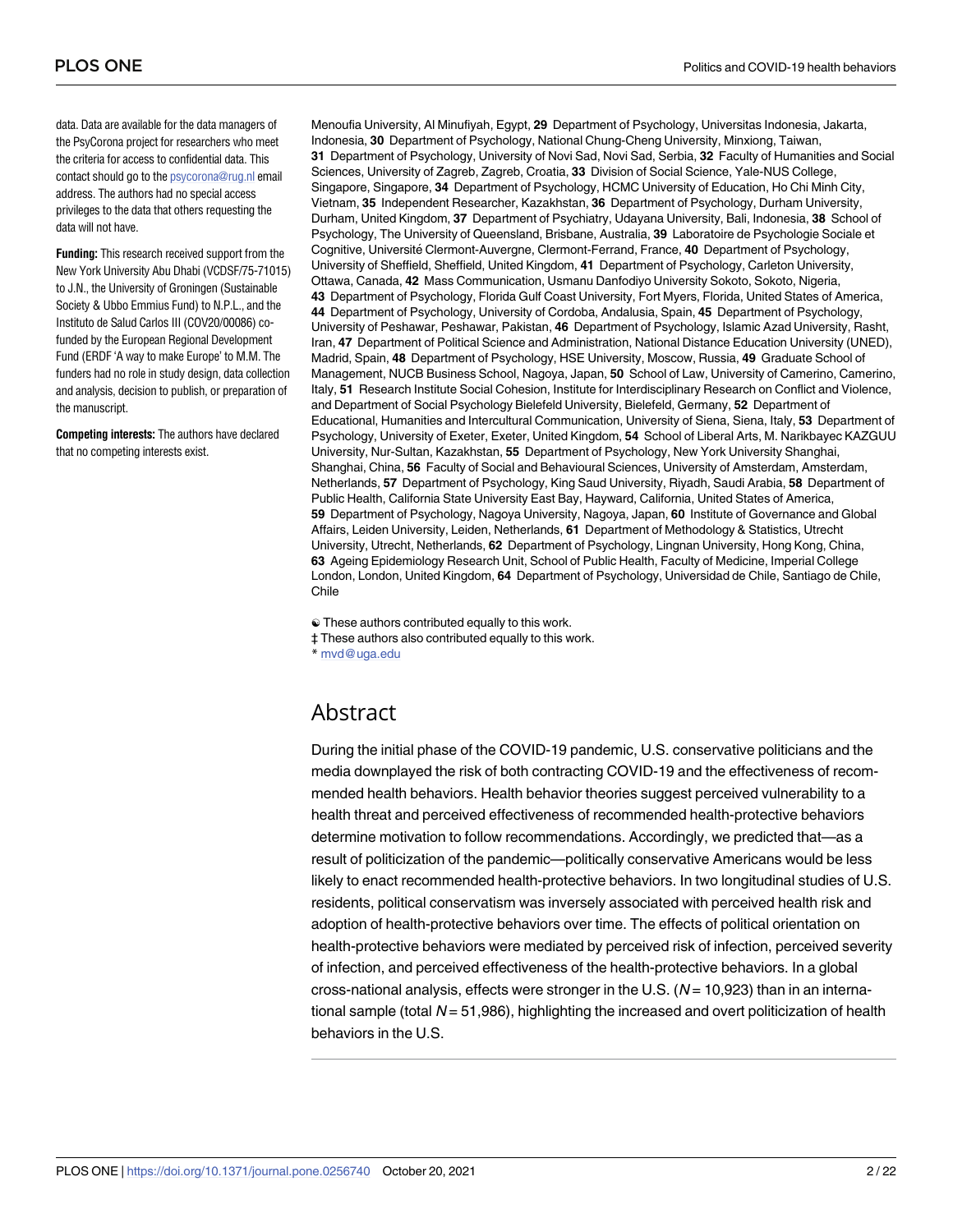## <span id="page-2-0"></span>**Introduction**

Prior to the development of vaccines, behavioral measures were the primary means of preventing the spread of COVID-19. The World Health Organization (WHO) and the U.S. Centers for Disease Control (CDC) recommended a number of health-protective behaviors to lower a person's risk of contracting and spreading the virus. The initial list of such recommendations included hand washing, social distancing, and self-quarantining, followed by an additional recommendation to wear face masks and face coverings. The effectiveness of lockdowns imposed in multiple countries demonstrated the potential of extreme social distancing to prevent infection [[1](#page-19-0), [2](#page-19-0)]. However, considering the severe economic consequences of countrywide lockdowns, many countries relied on individual decision-making to contain the spread of COVID-19. With the availability of vaccines in 2021, these countries are relying on the willingness of individuals (including essential care workers in healthcare, education and other high contact fields) to be inoculated. A central question, therefore, is whether individuals' willingness to adopt health-protective behaviors and to be vaccinated varies with their subjective perceptions about COVID-19, perceptions that may be shaped by political concerns and politicized social influence.

According to theories of health behavior, individuals' compliance with recommendations depends on their perceptions of infection risk, the anticipated severity of such an infection, and the perceived effectiveness of recommended health-protective behaviors [\[3–9\]](#page-19-0). For example, the Health Belief Model, a widely tested theory of health behavior, asserts that the likelihood of individuals engaging in a given health-protective behavior is determined by the *perceived severity* of the health threat and the *perceived effectiveness* of the recommended health-protective behavior [[5](#page-19-0), [9\]](#page-19-0). The perceived severity of a health threat is determined by the extent to which individuals believe they are likely to contract an illness and how severe they anticipate the personal consequences of that illness to be. Irrespective of this perception, however, the likelihood of individuals engaging in a recommended health-protective behavior will depend on whether they perceive the recommended measure to be *effective* in preventing the health threat and whether the perceived benefits of that behavior outweigh the perceived costs [\[5](#page-19-0), [9](#page-19-0), [10](#page-19-0)]. Other health behavior theories—such as the Protection Motivation Theory—confirm the importance of these perceptions for the adoption of health-protective behavior [\[7\]](#page-19-0).

In accordance with these theories, individuals would be expected to adopt health-protective behaviors to prevent a COVID-19 infection to the extent they believe they could become infected and consider such an infection to be a serious threat to their health. Whether or not people adopt these recommended health-protective behaviors would also be influenced by the perceived effectiveness of that behavior in preventing an infection. Two large meta-analyses on the effectiveness of fear-arousing communications have provided empirical support for the role of perceived threat and perceived behavioral effectiveness in predicting health behaviors from both experimental and observational studies  $[4, 9]$  $[4, 9]$  $[4, 9]$  $[4, 9]$ .

#### **Political beliefs are associated with differing perceptions of health risks**

Several studies provide evidence for a relationship between individual-level political orientation and perception of health risk associated with COVID-19, as well as compliance with recommended health-protective behaviors in the U.S.  $[11-20]$  $[11-20]$ . In the U.S., early public polls indicated partisan differences in perceptions of health threat posed by COVID-19 [\[21,](#page-20-0) [22\]](#page-20-0). Geotracking data of 15 million smartphones suggested that people who lived in counties that voted for Trump in the 2016 U.S. election were 14% less likely to engage in recommended social distancing behaviors [\[16\]](#page-19-0). Another study based on the daily reported activities data of more than a million Americans indicated that political partisanship predicted reduced physical and social mobility much more strongly than did the local incidence of COVID-19 [[13](#page-19-0)].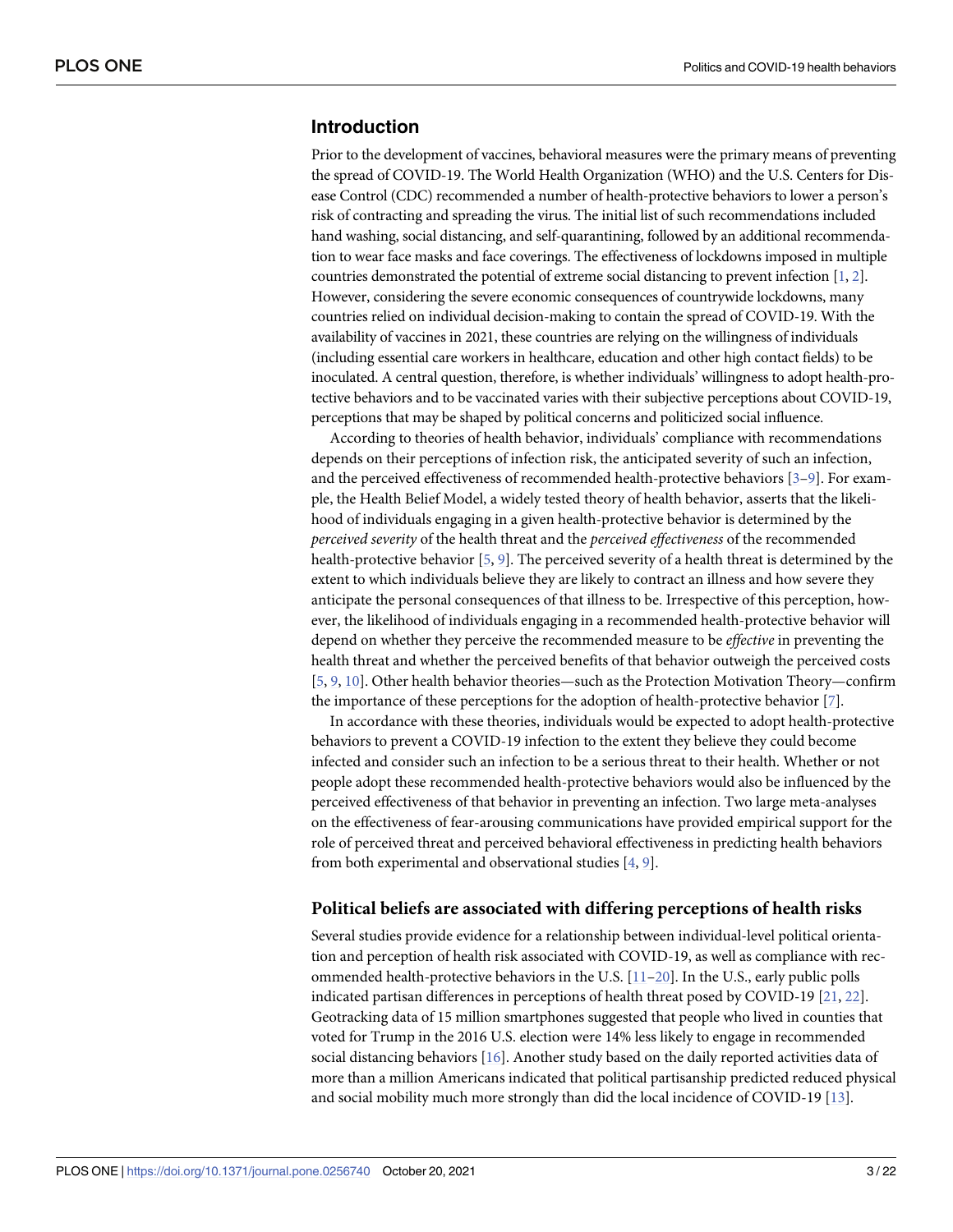<span id="page-3-0"></span>For people living in the U.S., perceptions of both the threat of being infected with COVID-19 and the effectiveness of the recommended health-protective behaviors are possible explanations for these political differences in compliance with recommended health-protective behaviors. What remains unclear, however, is whether such political differences in behavior merely reflect consistent differences in the impact of political ideologies on behavior, or whether they reflect dynamic, politicized forms of social influence. Although conservative-leaning Americans generally perceive their environments as more threatening [[23](#page-20-0), [24](#page-20-0)], they deemphasized the public health threat, instead focusing on perceived threats to the economy and personal liberty that would result from pandemic-related preventive measures. Such a shift is reminiscent of studies on solution aversion which showed people deny the existence of a problem when presented with a solution they perceive as politically unpalatable (such as with cap-and-trade or gun control; Kay & Campbell, 2014 [[25](#page-20-0)]).

Politicized social influence may be exercised and maintained through partisan messaging and information consumption. Public communication from the right-leaning Trump White House consistently downplayed the seriousness of COVID-19 and the risk of getting infected. For instance, on February 26<sup>th</sup> of 2020, the President publicly called the coronavirus "a regular flu", stated there were few cases in the U.S, and that the pandemic was under control [\[26\]](#page-20-0). Similar statements were made by right-leaning politicians with regards to the efficacy of maskwearing and social distancing recommendations [\[27,](#page-20-0) [28\]](#page-20-0), with some of them hosting indoor and maskless election rallies that defied state regulations and CDC recommendations [[29](#page-20-0)]. These behaviors convey the message that the recommended health-protective behaviors are neither necessary nor effective.

Liberal (economically left-leaning) Americans and conservative (right-leaning) Americans Liberal (economically left-leaning) Americans and conservative (economically right-leaning) Americans tend to rely on different sources of information, which prioritize different values. Perceptions of the credibility of these sources also vary as a function of political orientation [\[30\]](#page-20-0). The credibility of a source can be an important determinant of the impact of communication [[31](#page-20-0), [32](#page-20-0)], particularly if respondents' motivation and ability to scrutinize the communication is low [[33](#page-20-0)]. If conservatives believed their vulnerability to a health threat to be low, they would be less motivated to carefully scrutinize health communication [\[3](#page-19-0), [4](#page-19-0)] and would therefore be more likely to accept information from a source they consider credible [\[33\]](#page-20-0).

According to a survey by the PEW Research Center [[30](#page-20-0)], 76% of liberals said that the CDC and other public health experts *"get the facts right almost all of the time"* with regards to the COVID-19 outbreak, whereas only 51% of conservatives agreed with this statement. In contrast, 54% of conservatives believed that the Trump White House got its facts right compared to 9% of liberals. Differences in the information sources relied on and trusted by conservatives and liberals may have exacerbated perceptions of the seriousness of the COVID-19 pandemic. An academic study based on a representative sample of Americans taken in March 2020 similarly found that liberals place less trust in politicians to handle the pandemic and are more trusting of medical experts such as the WHO [\[19\]](#page-20-0). Similarly, results from a representative survey of Americans adults administered in September 2020 indicated that trust that the World Health Organization is capable of effectively managing the pandemic and providing reliable information about COVID-19 is predicted by Democratic Party identity, liberal ideology, and a strong internationalist foreign policy orientation. Trust in the competence of the WHO is also a strong predictor of both social distancing and compliance with COVID-19 guidelines. However, this effect is reduced when trust in the CDC is also taken into account. Finally, a study found that Americans, who identified as Republicans or Independents perceived a COVID infection as less severe, were less fearful of getting infected, had less knowledge about COVID-19, had less trust in science and were less prepared to comply with health behavior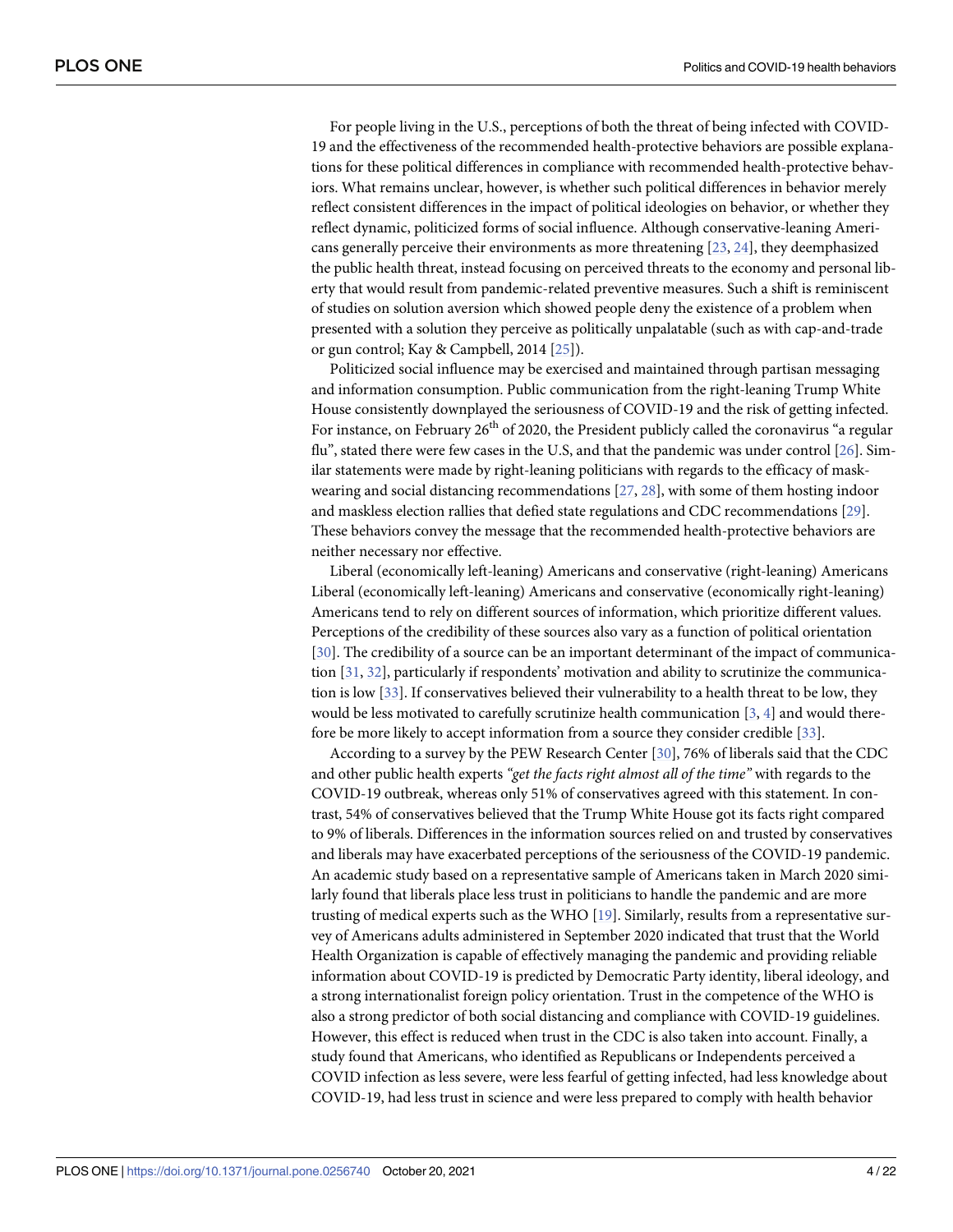<span id="page-4-0"></span>recommendations [\[14\]](#page-19-0). In summary then, compared to liberals, conservatives are less likely to trust science and the information provided by scientific organization such as the CDC and the WHO and rather rely on information provided by politicians of their own political persuasion. As a result, they are less informed about the pandemic, are less fearful of getting infected and are also less prepared to comply with the health recommendations.

## **The present research**

In the context of COVID-19, threat perceptions and associated health-protective behaviors are disproportionately adopted by liberals compared to their conservative counterparts. To the extent that this effect is localized to the U.S., it would further suggest the effect of politicized social influence, as opposed to ideological differences between conservative and liberal ideologies. The two studies reported in this paper apply a health psychological model–the Health Belief Model—to a social psychological problem, namely the association between political orientation and people's acceptance of and compliance with recommendations for health-protective behaviors. The starting point of our studies is the well-documented assertion that the Trump White House and conservative-leaning information sources systematically deemphasized the seriousness of COVID-19 and the effectiveness of the WHO and CDC recommendations regarding health-protective behaviors. To the extent that political orientation reflects differences in COVID-19 information consumption patterns, we expected that conservatives would perceive both the risk of becoming personally infected and the protective effects of health behaviors as lower. As a consequence, they would be less motivated to engage in recommended health-protective behaviors. Most importantly, we further predicted that any politicized adoption of health-protective behaviors would be mediated by political differences in the *perceived risk* of contracting the virus, the *perceived severity* of the consequences of such an infection, and the *perceived effectiveness* of the recommended health-protective behaviors.

We tested these hypotheses in two studies with samples of participants living in the U.S. The second study also included an international sample for comparison. In both studies, we assessed political orientation (conservative vs. liberal), perceived risk of getting infected, and willingness to engage in recommended health-protective behaviors. In Study 2, we additionally assessed perceived severity of getting infected and the perceived effectiveness of wearing a face covering. In both studies, participants were resampled for several weeks, allowing for examination of the effects across time (5 time points in Study 1 and 13 time points in Study 2). Finally, Study 2 also allowed for a comparison of the relationship between politics and health-protective behavior in the U.S. relative to other countries. This comparison would enable us to rule out the possibility that the association between political orientation and virus perception in the U.S. could merely be the result of different worldviews, or beliefs inherent to conservative and liberal ideologies. We hypothesized these effects would be stronger in the U.S. compared to other countries. Support for this prediction would suggest the effects of political conservatism on lower risk perceptions and health-protective behaviors are due to sources of influence that are localized to the U.S.

## **Study 1**

## **Method**

**Participants and procedure.** This study involved longitudinally tracking participants' attitudes and self-reported behaviors across five time points. Wave 1 (Baseline) was launched on March 10th, one day before the WHO declared the COVID-19 outbreak a pandemic. To capture potentially acute and relatively long-term changes, we followed up with participants at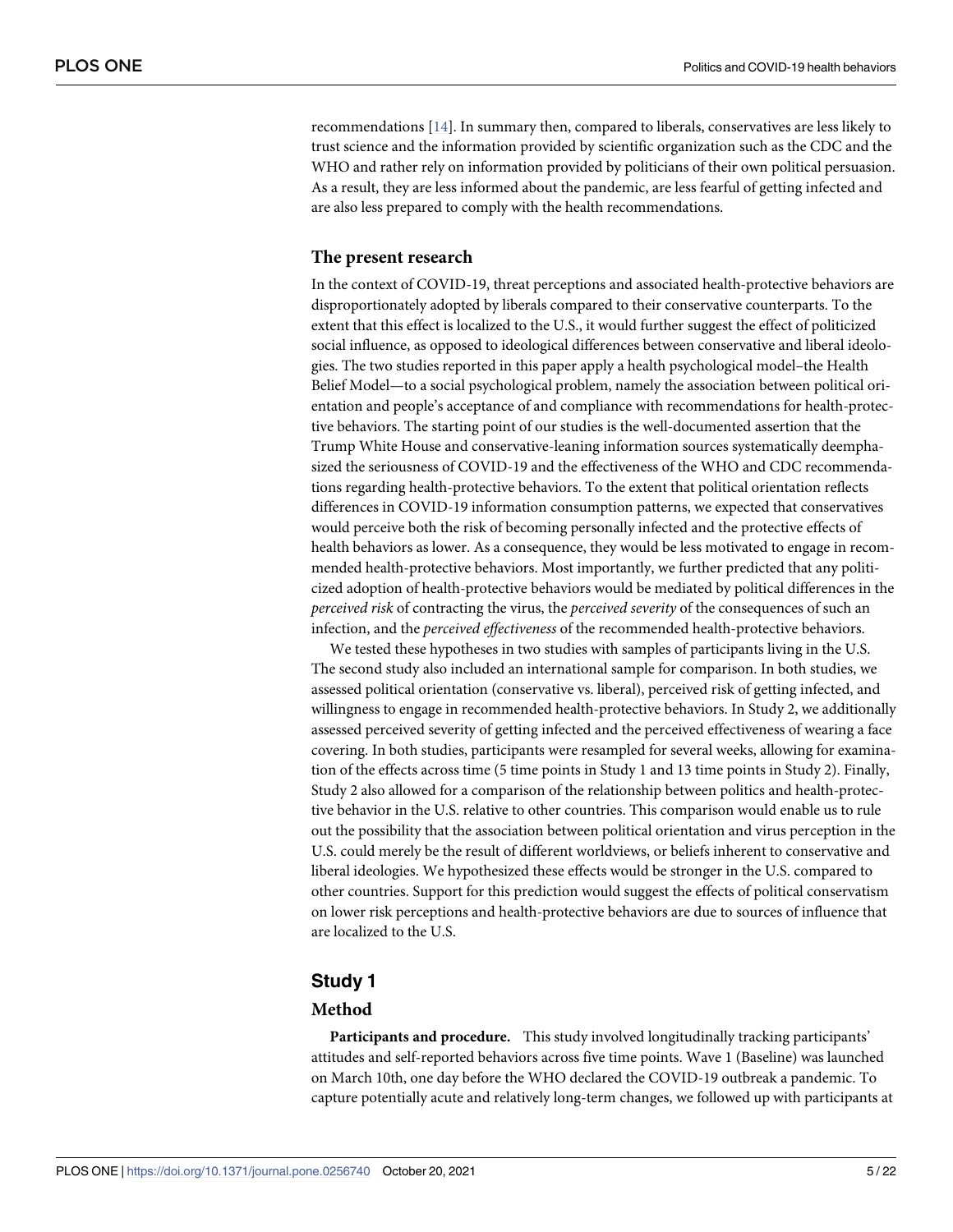<span id="page-5-0"></span>three time points in close succession (March  $20^{th}$ , March  $28^{th}$ , and April  $11^{th}$ , 2020) as well as a longer-term follow-up on June 16<sup>th</sup>, 2020.

Participants were Amazon MTurk respondents. They were recruited to "fill out five surveys across the next months asking questions about recent events in society." Current residence in the U.S. was an eligibility criterion, and we used an IP address filter to ensure fulfillment of this requirement. At Baseline, 1,056 MTurk respondents participated in the study. Seventeen individuals were excluded from analyses due to suspicion of data invalidity (e.g., double MTurk ID; survey completion in less than five minutes); thus, the final sample size was *N* = 1,039. Table 1 reports characteristics of these participants. At Wave 2, 649 participants yielded valid data (data from seven individuals were excluded), at Wave 3, there were 642 participants with valid data (seven individuals were excluded), there were 547 participants at Wave 4 (nine were excluded), and 462 participated in Wave 5 (one was excluded). Effect sizes were not anticipated prior to data collection.

**Measures.** A critical aim of this study was to capture attitudes and behaviors as quickly during the pandemic as possible. Our approach was to select and use brief face-valid measures. This decision afforded high response rates to surveys, allowed available funds to be used to expand the sample size, and ultimately afforded the translation of items into 30 languages in Study 2. Moreover, short measures are not faulty per se, but can be psychometrically appropriate [\[34–36](#page-20-0)].

*Perceived risk of infection*. Perceived risk of infection was assessed at all five time points with an adapted threat likelihood item adapted [\[37\]](#page-20-0): "How likely is it that the following will happen to you in the next few months?  $\dots$  You will get infected with the Coronavirus." (1 = *Not at all likely*; 5 = *Extremely likely*).

*Health-protective behaviors*. In this study, we assessed health-protective behaviors based on the three recommendations made by the WHO. At the start of this study, the health-protective

|                          | Study 1 (U.S.) | Study 2 (U.S.) | Study 2 (Non-U.S.) |
|--------------------------|----------------|----------------|--------------------|
|                          | N              | N              | $\boldsymbol{N}$   |
| Gender                   |                |                |                    |
| Male                     | 463            | 4043           | 19732              |
| Female                   | 529            | 6773           | 31704              |
| Other                    | 6              | 81             | 223                |
| Did not report           | 41             | 26             | 327                |
| Age                      |                |                |                    |
| $18 - 24$                | 62             | 1670           | 12746              |
| $25 - 34$                | 367            | 3244           | 11991              |
| $35 - 44$                | 256            | 2446           | 9554               |
| $45 - 54$                | 153            | 1534           | 7518               |
| $55 - 64$                | 111            | 1211           | 5739               |
| $65+$                    | 49             | 784            | 4086               |
| Did not report           | 41             | 34             | 352                |
| Education                |                |                |                    |
| Some High School or less | $\overline{7}$ | 360            | 547                |
| High School graduate/GED | 85             | 1637           | 12601              |
| Some College             | 211            | 2146           | 12549              |
| College Graduate         | 415            | 4229           | 14834              |
| Graduate Degree          | 261            | 2512           | 11044              |
| Did not report           | 60             | 39             | 411                |

**Table 1. Demographic information at baseline for participants in Studies 1 and 2.**

<https://doi.org/10.1371/journal.pone.0256740.t001>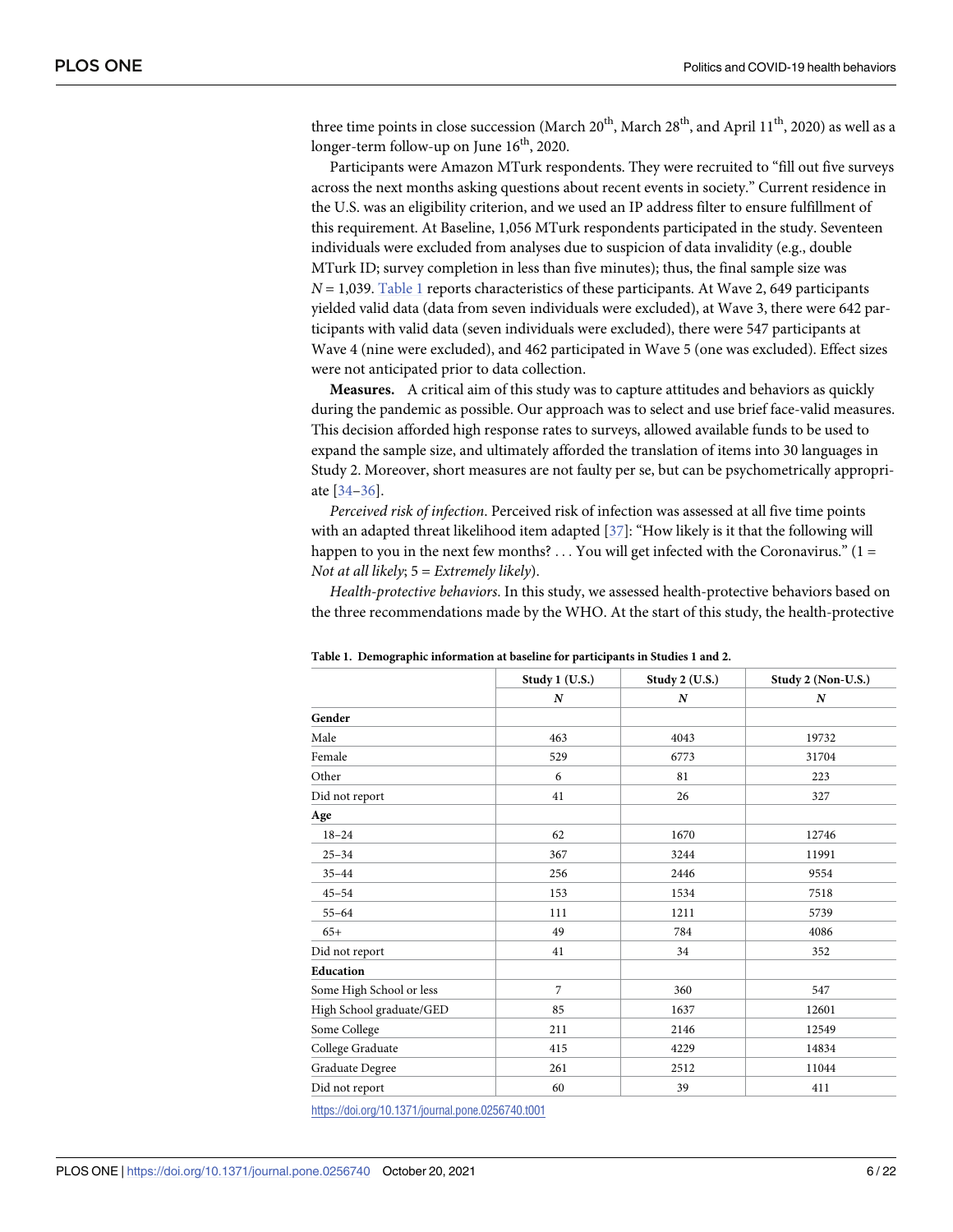| Date                   | Perceived health risk |            | WHO Health-protective behaviors |            |  |  |
|------------------------|-----------------------|------------|---------------------------------|------------|--|--|
|                        | $M(SD)$ , $N$         | r(N)       | $M(SD)$ , $N$                   | r(N)       |  |  |
| March $10^{\text{th}}$ | 2.55(1.13), 1029      | .138(1001) | 1.84(1.04), 1021                | .093(1001) |  |  |
| March 20 <sup>th</sup> | 2.73(1.08), 646       | .157(640)  | 2.26(0.89), 642                 | .085(636)  |  |  |
| March 28 <sup>th</sup> | 2.75(1.05), 634       | .195(627)  | 2.34 (0.91), 634                | .089(627)  |  |  |
| April 11 <sup>th</sup> | 2.56(1.03), 547       | .118(540)  | 2.34 (0.95), 547                | .141(540)  |  |  |
| June $16th$            | 2.47(0.97), 456       | .158(452)  | 2.17(1.10), 456                 | .183(452)  |  |  |
|                        |                       |            |                                 |            |  |  |

<span id="page-6-0"></span>**Table 2. Relationship of baseline political orientation with perceived health risk and health-protective behaviors: Study 1.**

*Note*. Higher scores on this measure of political orientation correspond to more liberal attitudes.

<https://doi.org/10.1371/journal.pone.0256740.t002>

behaviors were assessed at all five time points using the statement: "To minimize my chances of getting Coronavirus, I . . ." was followed by the items ". . .wash my hands more often.", ". . .avoid crowded spaces.", and ". . .put myself in quarantine." (-3 = *Strongly disagree*; +3 = *Strongly agree*). The items were specifically phrased to contextualize the behaviors as relevant to COVID-19 and were chosen because they covered the primary health-protective behaviors recommended by the WHO and the CDC at that time. Items were averaged to build a healthprotective behaviors scale. The scale had satisfactory internal consistency ( $\alpha$ s from .69 to .84 across time points). Descriptive statistics at each wave are presented in Table 2.

*Political orientation*. Prior research on COVID-19 suggests that single-item indicators of political orientation suffice to predict virus threat perceptions [[12](#page-19-0)]. Political orientation was measured at Baseline with the item: "What is your political orientation?" (1 = *Extremely conservative*; 9 = *Extremely liberal*; *M* = 5.72, *SD* = 2.39).

#### **Results**

**Political orientation and perceived health risk.** To examine whether political orientation was associated with perceived health risk, we calculated correlations between political orientation at Baseline and perceived health risk at all five time points. These correlations (see Table 2) show consistently across all time points that the more participants describe their political orientation at baseline as conservative, the lower they perceived their risk of infection. We also calculated partial correlations between the focal variables, controlling for gender, age, and education separately, as well as controlling for all three variables concurrently. The pattern of correlations between political orientation and perceived health risk was not altered after controlling for these variables.

**Political orientation and health-protective behaviors.** To examine whether political orientation was associated with health-protective behaviors, we calculated correlations between political orientation at Baseline and WHO-recommended health-protective behaviors at all five time points. The correlations depicted in Table 2 show a small but consistent pattern over time: the more participants described themselves as conservative, the less they enacted healthprotective behaviors. In addition, partial correlations controlling for gender, age, and education separately, as well as for all three variables simultaneously, produced the same pattern of results.

**Mediation analyses.** To examine whether perceived infection risk mediated the relationship between political orientation and health-protective behaviors, we conducted five bootstrapping analyses (PROCESS macro, Model 4, 5,000 bootstrap samples [[38](#page-20-0)]), one for each assessment wave. Note that political orientation was measured at Baseline, whereas perceived health risk and health-protective behaviors were measured at each time point. In support of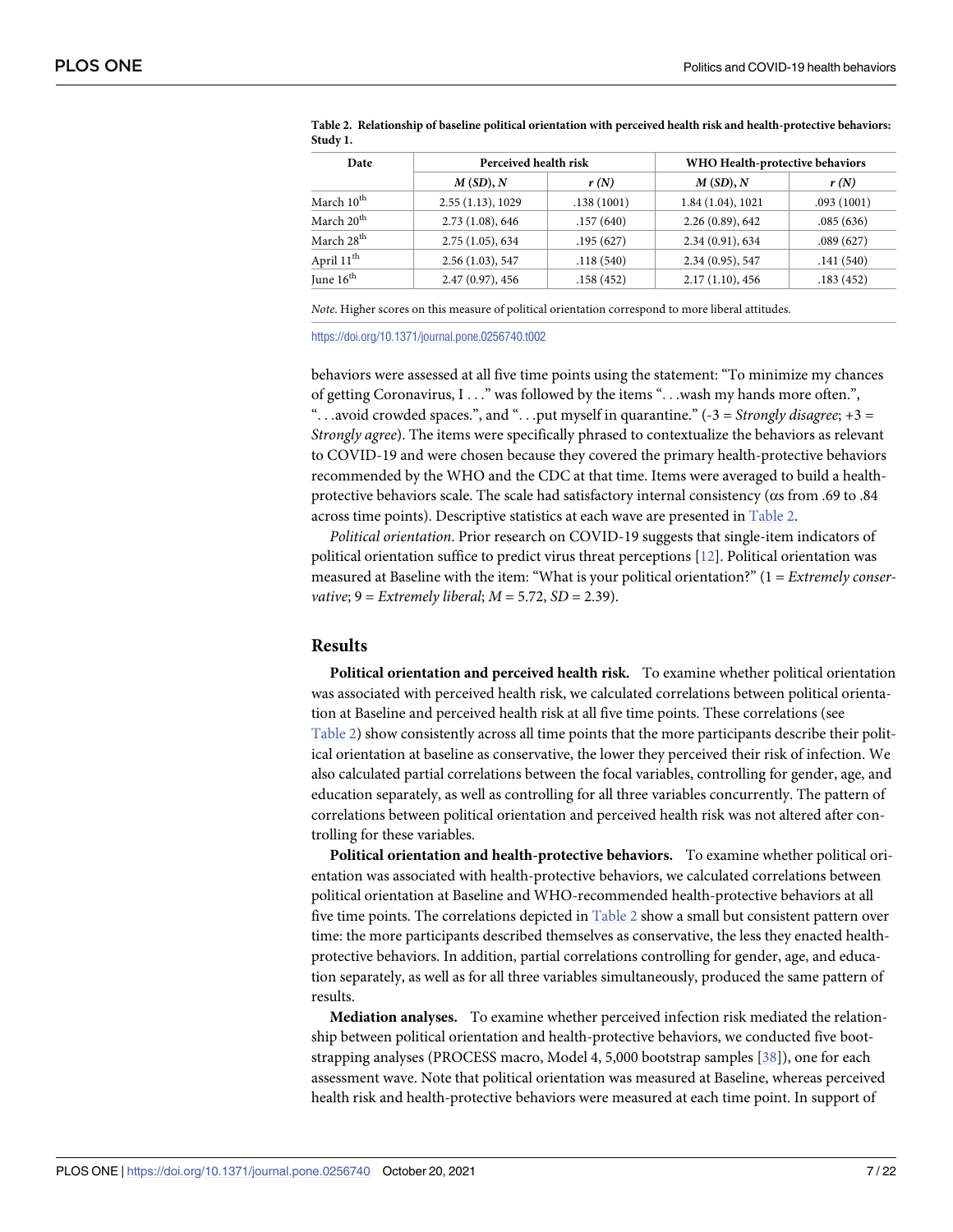| Date                   |      | <b>Mitigation Behaviors</b> | Direct Effect: Baseline Political Orientation to WHO Virus | Indirect Effect: Baseline Political Orientation to WHO Virus<br>Mitigation Behaviors through Perceived Risk |      |               |  |  |
|------------------------|------|-----------------------------|------------------------------------------------------------|-------------------------------------------------------------------------------------------------------------|------|---------------|--|--|
|                        | B    | <b>SE</b>                   | CI                                                         | ab                                                                                                          | SЕ   | CI            |  |  |
| March 10 <sup>th</sup> | .037 | .014                        | .009, .064                                                 | .004                                                                                                        | .002 | .001, .009    |  |  |
| March 20 <sup>th</sup> | .028 | .015                        | $-.001, .057$                                              | .003                                                                                                        | .003 | $-.001, .010$ |  |  |
| March 28 <sup>th</sup> | .024 | .015                        | $-0.006, 0.054$                                            | .009                                                                                                        | .004 | .003, .018    |  |  |
| April 11 <sup>th</sup> | .047 | .017                        | .016, .081                                                 | .006                                                                                                        | .003 | .001, .015    |  |  |
| June $16th$            | .072 | .020                        | .031, .112                                                 | .009                                                                                                        | .005 | .002, .020    |  |  |

#### <span id="page-7-0"></span>**Table 3. Tests of the mediational model in five time points: Study 1.**

*Note*. CI = 95% bootstrap confidence interval. The a and b pathways are presented in S1 [Table](#page-17-0).

<https://doi.org/10.1371/journal.pone.0256740.t003>

our hypothesis, we found indirect effects of political orientation on health-protective behaviors via perceived health risk for four out of five assessment waves (see Table 3; additional path coefficients are presented in S1 [Table](#page-17-0)).

Results suggest that in the U.S. context, political orientation at Baseline predicted health risk perceptions as well as health-protective behaviors across time. The finding that the association between these variables did not weaken during this three-months period is consistent with evidence that political orientation is stable over time, [39-[41](#page-21-0)]. We also found evidence that health risk perceptions mediated the effects of political orientation on health-protective behaviors across time. However, a limitation of this study is that it is focused only on behaviors initially recommended by the WHO, whereas other behaviors–such as mask wearing and vaccination intentions, may have become more politicized during the course of the pandemic.

Moreover, American MTurk samples are not representative of Americans in general. MTurk workers tend to have lower average income, lower average ages and higher levels of education than the general population. MTurk samples are also more liberal than nationally representative samples [[42](#page-21-0), [43](#page-21-0)]. However, these factors would not be expected to change the associations between political orientation and compliance with health-protective behavior recommendations, or associations with the mediator variables that we examined.

Additionally, the present results were exclusive to the U.S. context, whereas a pandemic is a global phenomenon. Without comparing these patterns across countries, it is difficult to discern whether such patterns are due to differences in worldviews inherent to political ideologies, or if they are due to politicized influences that are unique to the United States. Finally, this study did not examine two other facets of health models: the perceived severity of COVID-19 as a mediator, or the use of face coverings or willingness to be vaccinated against COVID-19. To address these limitations, we report analyses from a second study in which participant recruitment extended beyond MTurk and beyond individuals currently living in the U.S.

## **Study 2**

The data we collected for Study 1 only allowed us to test the mediating role of perceived risk. However, health belief models also specify the perceived consequences of an infection and effectiveness of health-protective behaviors predict outcomes and both of these factors may have been politicized in the U.S. Additionally, in Study 1, we did not test whether the association between political orientation and health-protective behaviors was specific to the situation in the United States. We did, however, address these questions in Study 2. We also extended the health-protective behaviors we assessed to include wearing a face covering in public as it became more clearly recommended by the WHO (and the CDC). Although vaccines had not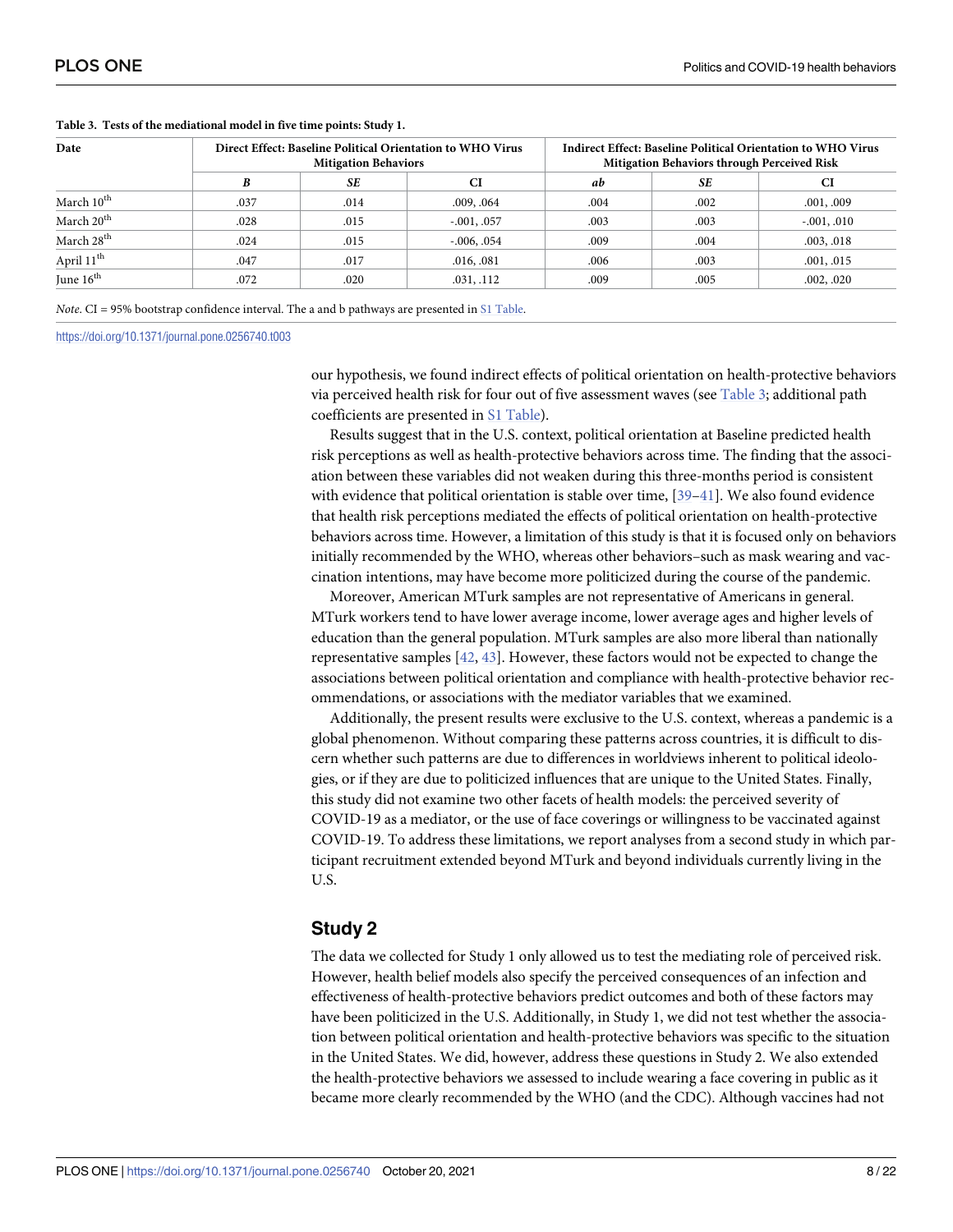<span id="page-8-0"></span>yet been approved for use at the time of conducting this study, we anticipated (correctly) that vaccination would become a politically polarized topic, and thus also investigated vaccination intentions [\[44\]](#page-21-0).

#### **Method**

**Participants and procedure.** Participants from the U.S., as well as from 114 other countries were recruited for a longitudinal survey; S2 [Table](#page-17-0) reports the most frequently represented countries at Baseline. Assessments began on March  $19<sup>th</sup>$ , 2020 and the current results are based on data collected up to July  $13<sup>th</sup>$ , 2020 from 62,909 individuals. The survey was distributed online through a combination of convenience sampling and snowball sampling. Members of the research team distributed the survey using social media campaigns, academic networks, and press releases. This convenience sample was supplemented with age and gender paid representative samples from 25 countries (collected only at baseline). On completion of the survey and debrief, a final screen invited respondents (both paid and unpaid) to distribute the survey to their networks and to participate in weekly (unpaid) follow-ups. To maximize data collection while minimizing participant strain, follow-up surveys with rotating questions were administered from March  $19<sup>th</sup>$  to July  $13<sup>th</sup>$ , 2020. As new themes emerged in the discourse surrounding COVID-19, additional items were included in the survey. For instance, attitudes and behaviors pertaining to the wearing of masks/face coverings were added as the WHO amplified its support for their use.

Participants were eligible to enroll in the study by completing baseline at any point. Demo-graphic characteristics of participants at Baseline are reported in [Table](#page-5-0) 1. Most participants (75.43%) enrolled in the study between March  $19<sup>th</sup>$  and April  $18<sup>th</sup>$ ; see S1 [Fig](#page-17-0) for a histogram of date participants completed the Baseline survey. Following completion of the Baseline survey, participants received invitations to complete follow-up surveys at fixed time points (no follow-up surveys included participant payment). Some participants completed later follow-up waves but were not assessed in earlier follow-up waves because they entered the study only after those earlier follow-up waves had been administered. As a result of these design features, each wave contains both different subsets of the total sample of participants and differing time lag between baseline completion and follow-up survey completion, largely as a function of when participants enrolled in the study. In the U.S. sample, the timing of participants' completion of the baseline survey was not associated with political orientation (*r* = .01); within the non-U.S. sample, there was a small association of political orientation and enrollment in baseline study  $(r = .11)$ .

Being a large-scale project covering a broad-range of psychological factors (for a full codebook of all questions included in the manuscript, see: <https://osf.io/qhyue/>), effect sizes for the research questions examined in this paper were not estimated a priori. All participants provided electronic consent in lieu of documenting signatures for consent. The study was approved by the Ethics Committees of the University of Groningen (PSY-1920-S-0390) and New York University Abu Dhabi (HRPP-2020-42).

**Measures.** *Political orientation*. We assessed political orientation using the image from the political compass [\(https://www.politicalcompass.org/analysis2\)](https://www.politicalcompass.org/analysis2). The official measure uses a lengthy text description to explain the graphic. For the purposes of the present study, we used the left to right continuum to capture conservatism without lengthy explanation. This measure was chosen for its adaptability across diverse political frameworks. Participants were specifically prompted to click on a position on the graphic that represents their political orientation from economically left (-200) to economically right (+200;  $M_{US}$  = -16.04, *SD* = 80.68;  $M_{\text{non-US}}$  $=$  -4.83,  $SD = 67.03$ ). In order to maintain consistency, we used the labels "conservative" and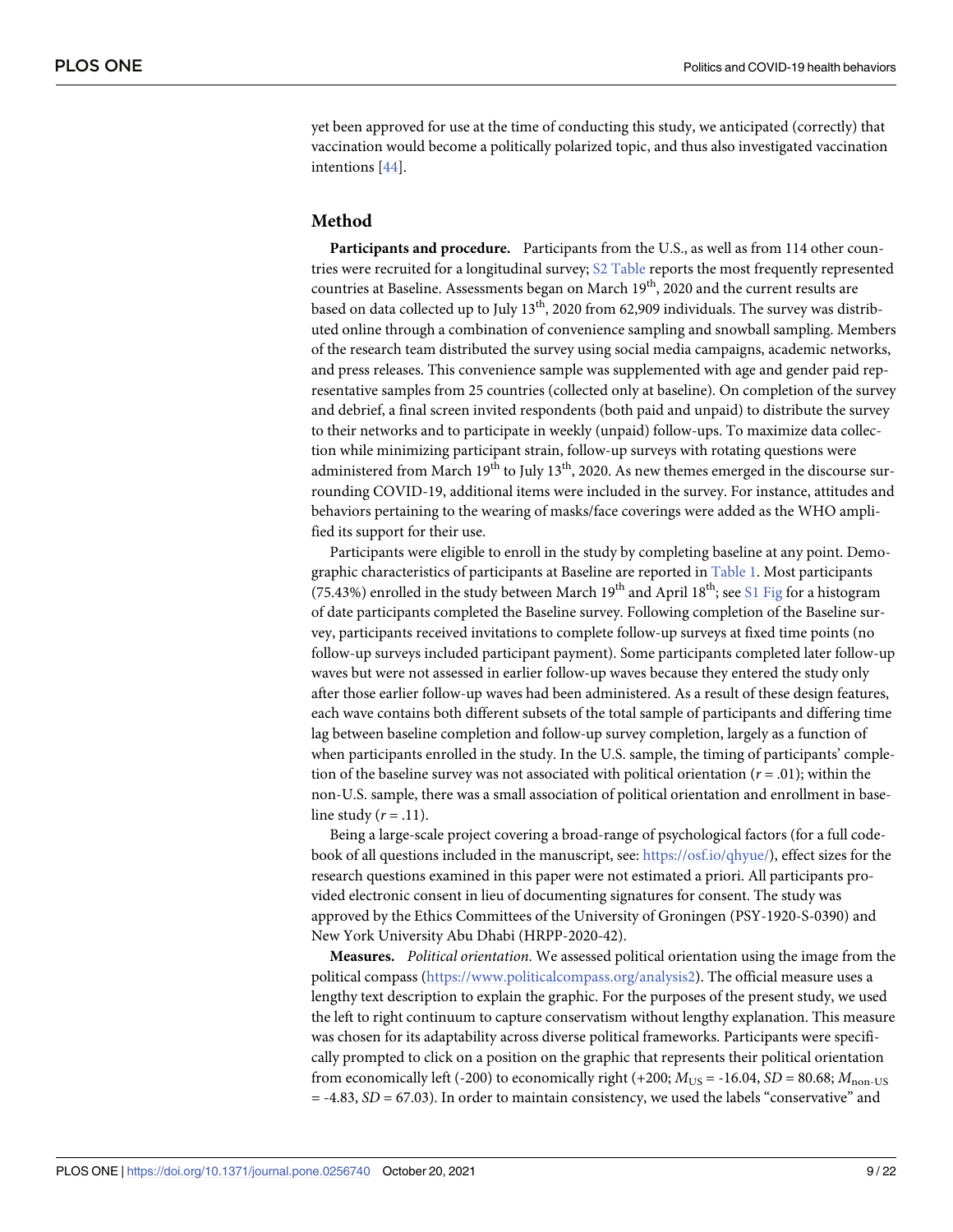<span id="page-9-0"></span>"liberal" to refer to economic right and left orientations, respectively. As political orientation is recognized to be stable over time, we collected it only during the baseline survey [\[39](#page-20-0)–[41](#page-21-0)].

*Perceived risk of infection*. As in Study 1, we assessed the perceived risk of infection using a single item about participants' perceived likelihood of becoming infected with coronavirus in the next few months (1 = *exceptionally unlikely*; 7 = *all but certain*). An additional response choice allowed participants to indicate if they had already become infected with the coronavirus. As the analyses focused on *perceptions* of risk, participants who selected this latter response were excluded from analyses. This measure of risk perception taps into the deliberative aspects of risk perceptions [\[45\]](#page-21-0). Although not purely objective, it assesses a threat-specific perception of likelihood. We assessed perceived risk in the baseline survey and in nine followup surveys.

*Perceived severity of infection*. To capture subjective perceptions of risk, we asked participants to indicate how subjectively disturbing it would be for them if they were infected with Coronavirus (1 = *not disturbing at all;* 5 = *extremely disturbing*). This measure represents an experiential health risk perception that combines broad affective responses to the trigger (e.g., stigma about becoming infected, fear of the side effects of the disease) and deliberative aspects of risk (e.g., awareness of increased risk with age or employment status [\[45\]](#page-21-0)). Perceived severity was assessed only in the baseline survey.

*Perceived effectiveness of health-protective behaviors*. Beliefs about health-protective behaviors being effective in protecting against the risk of infection were assessed using two separate measures about social distancing (at three time points) and wearing a mask (at four time points). Participants reported their beliefs about the effectiveness of social distancing by agreeing with the statement 'In the absence of effective medical treatment or vaccines, social distancing measures are the most effective means of controlling the pandemic'. Participants reported beliefs about the effectiveness of wearing a mask or face covering for preventing infection of COVID-19 by indicating their agreement with the statement 'I believe that wearing a mask protects myself.' Both efficacy belief items used the same scale (-2 = *strongly disagree*; +2 = *strongly agree*). Perceptions of the effectiveness of social distancing were measured in three follow-up surveys; perceptions of the effectiveness of wearing a face covering were measured in four follow-up surveys.

*Health-protective behaviors*. We assessed three health-protective behaviors. Correlations between each health behavior in the follow-up surveys were small to medium, (see S3 [Table\)](#page-17-0).

*WHO virus mitigation behaviors*. As in Study 1, we assessed engagement in the three health-protective behaviors recommended by the WHO (i.e., hand washing, avoiding crowds, and self-isolating). We reused the items and scaling from Study 1. Our primary concern was utilizing a set of items to capture adherence to behaviors that were uniformly recommended for virus mitigation. The items demonstrated acceptable internal consistency ( $\alpha$ s = .62-.74). WHO Virus mitigation behaviors were measured at baseline and in three follow-up waves.

*Willingness to be vaccinated*. Participants reported their willingness to be vaccinated in three follow-up waves by responding to the question 'How likely are you to get vaccinated against coronavirus once a vaccine becomes available?' on a five point scale (-2 = *extremely unlikely*; +2 = *extremely likely*). The item was adapted from prior flu vaccine research using a single item measure to capture vaccine intentions [\[46\]](#page-21-0). Note that the final assessment of vaccine intentions was conducted in July 2020, well before any vaccine had been approved for use.

*Wearing a mask*. Although wearing a face mask is now considered a health-protective behavior, it was not initially recommended by the WHO and was, therefore, neither included at Baseline, nor at any time point in Study 1. As it became evident that mask wearing would be a critical health-protective behavior in response to the COVID-19 pandemic, we added a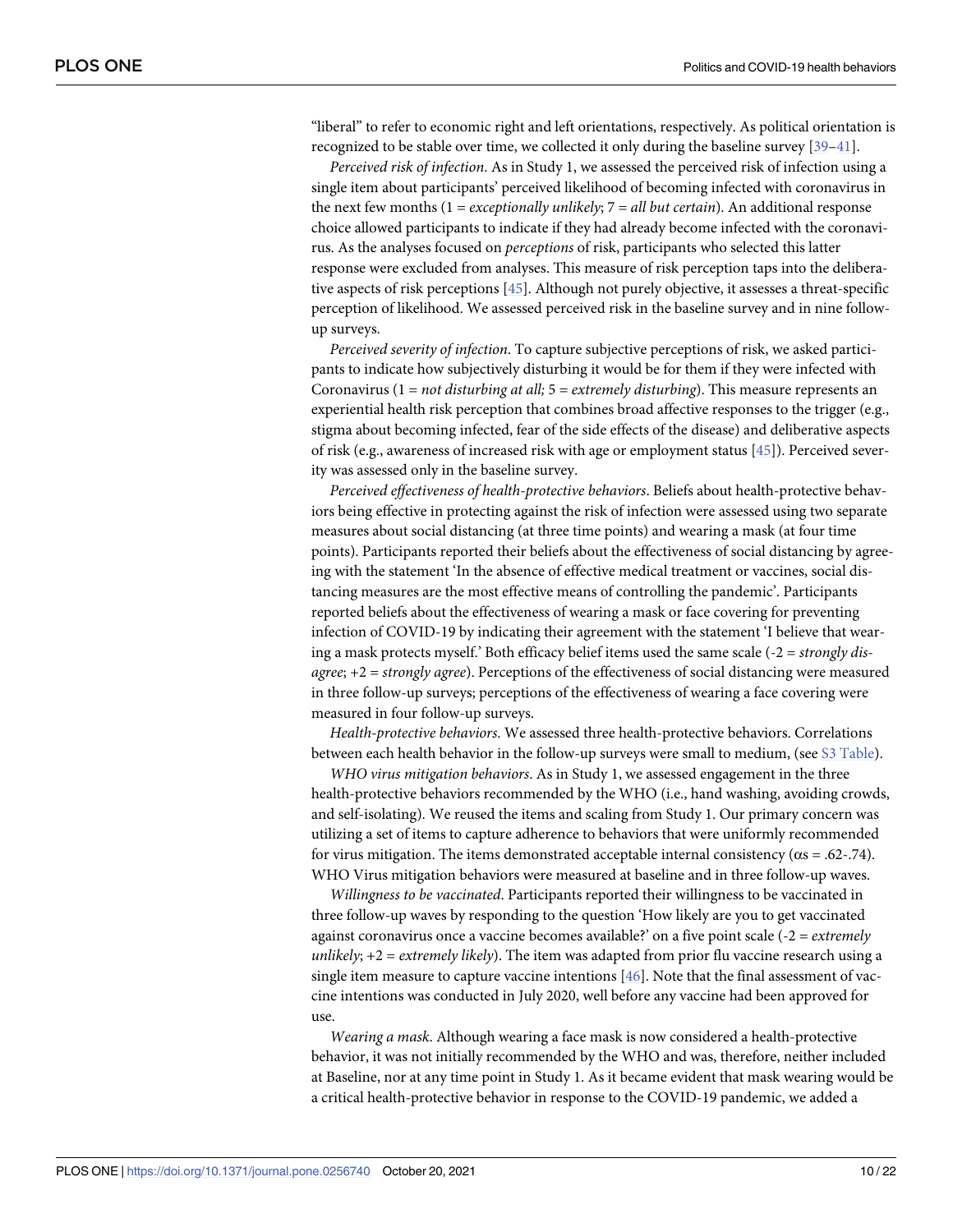<span id="page-10-0"></span>measure of it to our longitudinal survey. At four time points (Waves 6, 8, 10, and 12), participants were asked about their frequency of wearing a mask/face covering in public. Participants responded to the statement 'In the past week, I have covered my face in public places,' using a five point scale (1 = [*almost*] *never;* 5 = [*almost*] always).

#### **Results**

**Data analytic plan.** Given the large sample size differences between participants who participated in our baseline and follow-up surveys, we analyzed the baseline and follow-up data separately. To simplify presentation of results and account for measuring different variables at different times, we averaged responses to the same variable across the follow-up waves. These averages estimate participants' relatively enduring standing on each variable. The primary analyses for the follow-up waves were conducted using these averages. Means and sample sizes for each variable across wave of data collection are presented in [Table](#page-11-0) 4. As shown in [Table](#page-11-0) 4, each participant's average score reflects between one and four responses, depending on the number of waves the measure was assessed (e.g., WHO Virus Mitigation behaviors were assessed in three follow-up waves) and the number of waves the participant completed. We report results for each follow-up wave separately in the supplementary materials.

We first evaluated the zero-order correlations between political orientation and each outcome (i.e., perceived risk, health-protective behaviors) within and across locations (U.S. vs non U.S.). To compare correlations across locations, we used a general linear model with location (U.S.  $= 0$ ; non-U.S.  $= 1$ ) as a categorical between-subjects factor and political orientation as a continuous between-subjects factor. A test of the interaction between location and political orientation evaluated whether associations between political orientation and outcomes were different for participants living inside versus outside of the United States. These parsimonious models allow for easy interpretation of effects and effect size.

We also conducted robustness checks to confirm that the interaction between location and political orientation persisted after several considerations. First, political orientation was weakly associated with age (*r* = .04), education (*r* = -.09), and gender (*r* = -.04) at Baseline, and these factors might be expected to account for some of the shared variance between political orientation and health beliefs and behaviors. Additionally, we observed that date of Baseline survey completion was related to most outcomes (see S4 [Table](#page-17-0)). Finally, participants in our study were not entirely independent of each other—people residing within different countries were exposed to different messaging, norms, and support factors related to COVID-19. Thus, we conducted robustness checks using multilevel modeling in which participants were nested in countries (with intercepts modeled as randomly varying across countries), while controlling for age, education, gender, and baseline survey date. Cumulatively, these robustness checks allowed us to account for interdependence of data and the alternative explanation that perceptions of risk might be due to demographic or methodological (i.e., differential enrollment across time) factors. All observed interactions between location (U.S. vs non-U.S.) and political orientation remained significant after these robustness checks (see S4 [Table](#page-17-0)).

**Political orientation and perceived health risk.** As [Table](#page-12-0) 5 shows, in the U.S., political orientation was associated with perceived risk of infection such that more conservative individuals reported a lower likelihood of becoming infected. We tested whether correlations in the U.S. and non-U.S. sampled by evaluating the interaction term between political orientation and location; these tests are reported in [Table](#page-12-0) 5 with both an *F* value representing the interaction and an effect size representing the proportion of variance in the outcome explained by the interaction between the variables. The correlations between political orientation and perceived risk were stronger in the U.S. than in the non-U.S. sample. The observed interactions between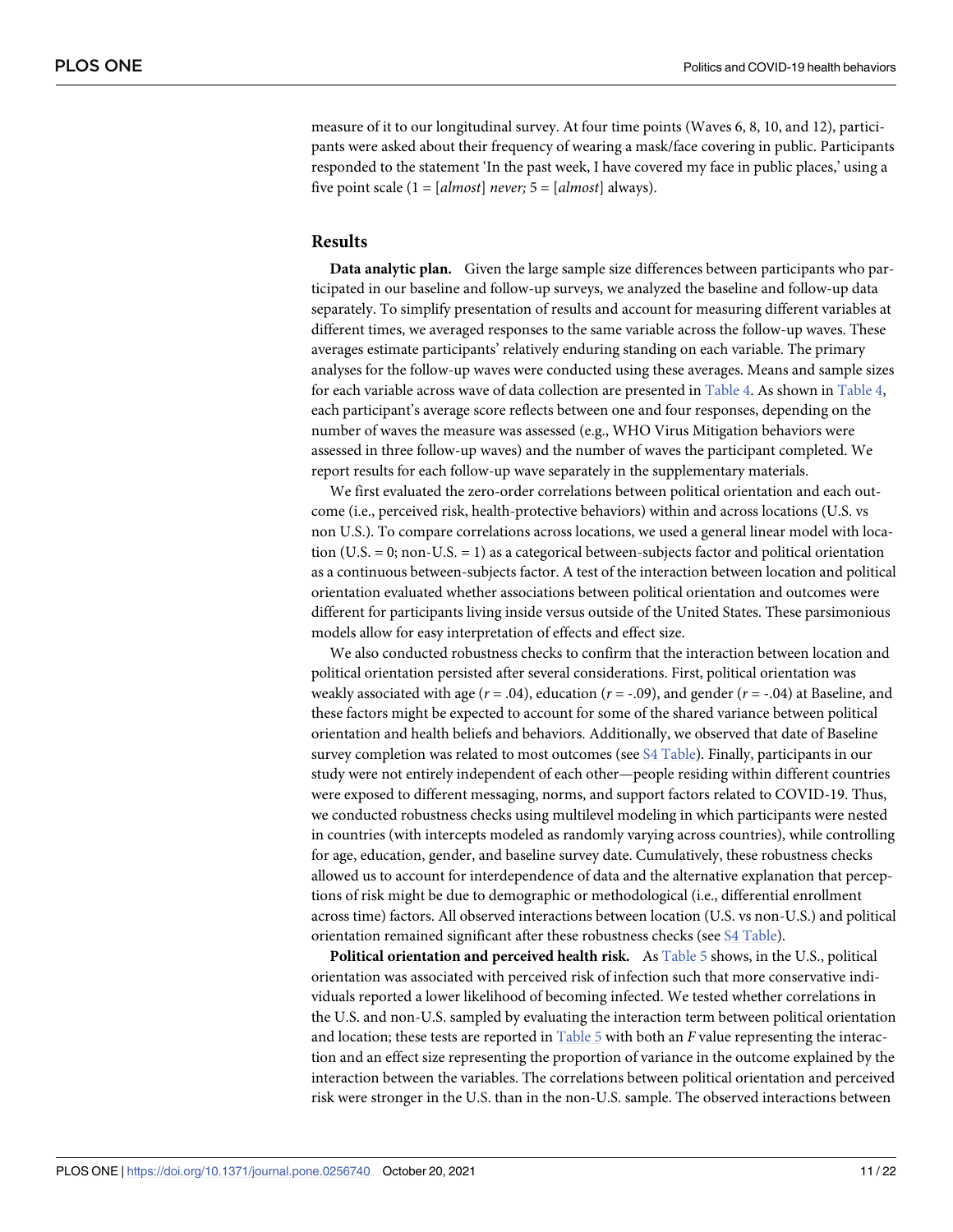|              | BL                                             | W1             | W <sub>2</sub> | W <sub>3</sub> | W <sub>4</sub> | W <sub>5</sub> | W <sub>6</sub> | W <sub>7</sub> | W8             | W9             | W10            | W11            | W12            | Ave            |
|--------------|------------------------------------------------|----------------|----------------|----------------|----------------|----------------|----------------|----------------|----------------|----------------|----------------|----------------|----------------|----------------|
|              | <b>Political Orientation</b>                   |                |                |                |                |                |                |                |                |                |                |                |                |                |
| <b>U.S.</b>  | 16.06                                          | $-36.91$       | $-24.44$       | $-25.93$       | $-24.79$       | $-31.35$       | $-30.15$       | $-25.54$       | $-31.79$       | $-32.10$       | $-35.50$       | $-36.84$       | $-36.23$       |                |
|              | (80.68)                                        | (84.42)        | (84.29)        | (84.93)        | (83.20)        | (83.34)        | (82.24)        | (83.05)        | (81.89)        | (82.70)        | (80.21)        | (80.84)        | (80.15)        |                |
|              | 10923                                          | 540            | 2672           | 1856           | 1356           | 1031           | 883            | 601            | 803            | 743            | 527            | 769            | 689            |                |
| Non-         | $-4.83$                                        | $-42.42$       | $-35.69$       | $-35.37$       | $-17.17$       | $-16.99$       | $-18.33$       | $-18.44$       | $-20.07$       | $-18.48$       | $-21.00$       | $-19.57$       | $-20.33$       |                |
| U.S.         | (67.03)                                        | (72.07)        | (69.89)        | (71.00)        | (73.29)        | (72.91)        | (72.77)        | (73.05)        | (73.03)        | (73.21)        | (71.99)        | (72.01)        | (72.38)        |                |
|              | 51986                                          | 981            | 3514           | 3621           | 6588           | 6251           | 5014           | 4651           | 4282           | 4052           | 3391           | 4128           | 3596           |                |
|              | Perceived Risk of COVID-19                     |                |                |                |                |                |                |                |                |                |                |                |                |                |
| <b>U.S.</b>  | 3.78<br>(1.38)                                 | 3.98<br>(1.29) | 3.76<br>(1.32) | 3.67<br>(1.32) |                | 3.66<br>(1.40) |                | 3.67(0.32)     |                | 3.64<br>(1.32) |                | 3.69<br>(1.34) | 3.84<br>(1.25) | 3.73<br>(1.27) |
|              | 10912                                          | 540            | 2672           | 1856           |                | 1031           |                | 601            |                | 743            |                | 769            | 689            | 4166           |
| Non-         | 3.48                                           | 4.12           | 3.90           | 3.85           |                | 3.61           |                | 3.59           |                | 3.48           |                | 3.51           | 3.67           | 3.61           |
| U.S.         | (1.40)                                         | (1.41)         | (1.30)         | (1.35)         |                | (1.36)         |                | (1.35)         |                | (1.34)         |                | (1.34)         | (1.29)         | (1.27)         |
|              | 51750                                          | 981            | 3514           | 3621           |                | 6251           |                | 4651           |                | 4052           |                | 4128           | 3596           | 12901          |
|              | Perceived Severity of COVID-19                 |                |                |                |                |                |                |                |                |                |                |                |                |                |
| <b>U.S.</b>  | 4.04                                           |                |                |                |                |                |                |                |                |                |                |                |                |                |
|              | (1.14)                                         |                |                |                |                |                |                |                |                |                |                |                |                |                |
|              | 10914                                          |                |                |                |                |                |                |                |                |                |                |                |                |                |
| Non-         | 3.87                                           |                |                |                |                |                |                |                |                |                |                |                |                |                |
| U.S.         | (1.28)                                         |                |                |                |                |                |                |                |                |                |                |                |                |                |
|              | 51684                                          |                |                |                |                |                |                |                |                |                |                |                |                |                |
| <b>U.S.</b>  | <b>WHO Virus Mitigation Behaviors</b><br>2.22  |                |                |                | 2.09           |                |                |                |                |                |                |                | 1.79           | 1.94           |
|              | (0.95)                                         |                |                |                | (1.13)         |                |                |                |                |                |                | 1.69<br>(1.31) | (1.29)         | (1.15)         |
|              | 10917                                          |                |                |                | 1357           |                |                |                |                |                |                | 769            | 689            | 1811           |
| Non-         | 2.20                                           |                |                |                | 2.10           |                |                |                |                |                |                | 1.28           | 1.13           | 1.71           |
| U.S.         | (0.99)                                         |                |                |                | (1.07)         |                |                |                |                |                |                | (1.38)         | (1.40)         | (1.20)         |
|              | 51805                                          |                |                |                | 6590           |                |                |                |                |                |                | 4127           | 3600           | 8621           |
|              | ${\bf BL}$                                     | W1             | W <sub>2</sub> | W <sub>3</sub> | W <sub>4</sub> | W <sub>5</sub> | W <sub>6</sub> | W7             | W8             | W9             | W10            | W11            | W12            | Ave            |
|              | <b>Perceived Efficacy of Social Distancing</b> |                |                |                |                |                |                |                |                |                |                |                |                |                |
| U.S.         |                                                | 1.50           | 1.53           | 1.50           |                |                |                |                |                |                |                |                |                | 1.50           |
|              |                                                | (0.78)         | (0.77)         | (0.83)         |                |                |                |                |                |                |                |                |                | (0.75)         |
|              |                                                | 2672           | 1856           | 1357           |                |                |                |                |                |                |                |                |                | 3576           |
| Non-<br>U.S. |                                                | 1.36<br>(0.84) | 1.34<br>(0.83) | 1.39<br>(0.81) |                |                |                |                |                |                |                |                |                | 1.36<br>(0.80) |
|              |                                                | 3513           | 3620           | 6588           |                |                |                |                |                |                |                |                |                | 8987           |
|              | <b>Vaccine Intentions</b>                      |                |                |                |                |                |                |                |                |                |                |                |                |                |
| U.S.         |                                                |                |                |                | 1.16           |                |                |                |                |                |                | 1.13           |                | 1.14           |
|              |                                                |                |                |                | (1.19)         |                |                |                |                |                |                | (1.23)         |                | (1.17)         |
|              |                                                |                |                |                | 1357           |                |                |                |                |                |                | 769            |                | 1811           |
| Non-         |                                                |                |                |                | 1.39           |                |                |                |                |                |                | 0.82           |                | 0.86           |
| U.S.         |                                                |                |                |                | (0.81)         |                |                |                |                |                |                | (1.24)         |                | (1.18)<br>8519 |
|              |                                                |                |                |                | 6588           |                |                |                |                |                |                | 4098           |                |                |
|              | <b>Efficacy of Wearing a Face Covering</b>     |                |                |                |                |                |                |                |                |                |                |                |                |                |
| U.S.         |                                                |                |                |                |                |                | 0.67<br>(1.28) |                | 0.58<br>(1.31) |                | 0.64<br>(1.27) |                | 1.21<br>(1.15) | 0.75<br>(1.19) |
|              |                                                |                |                |                |                |                | 960            |                | 834            |                | 549            |                | 689            | 1489           |
| Non-         |                                                |                |                |                |                |                | 0.51           |                | 0.33           |                | 0.52           |                | 0.83           | 0.58           |
| <b>U.S.</b>  |                                                |                |                |                |                |                | (1.31)         |                | (1.34)         |                | (1.31)         |                | (1.23)         | (1.23)         |
|              |                                                |                |                |                |                |                | 5553           |                | 4484           |                | 3572           |                | 3576           | 7659           |
|              | <b>Wearing a Face Covering</b>                 |                |                |                |                |                |                |                |                |                |                |                |                |                |

<span id="page-11-0"></span>**[Table](#page-10-0) 4. Dates, participants, and descriptive statistics of variables used in analyses, Study 2.**

(*Continued*)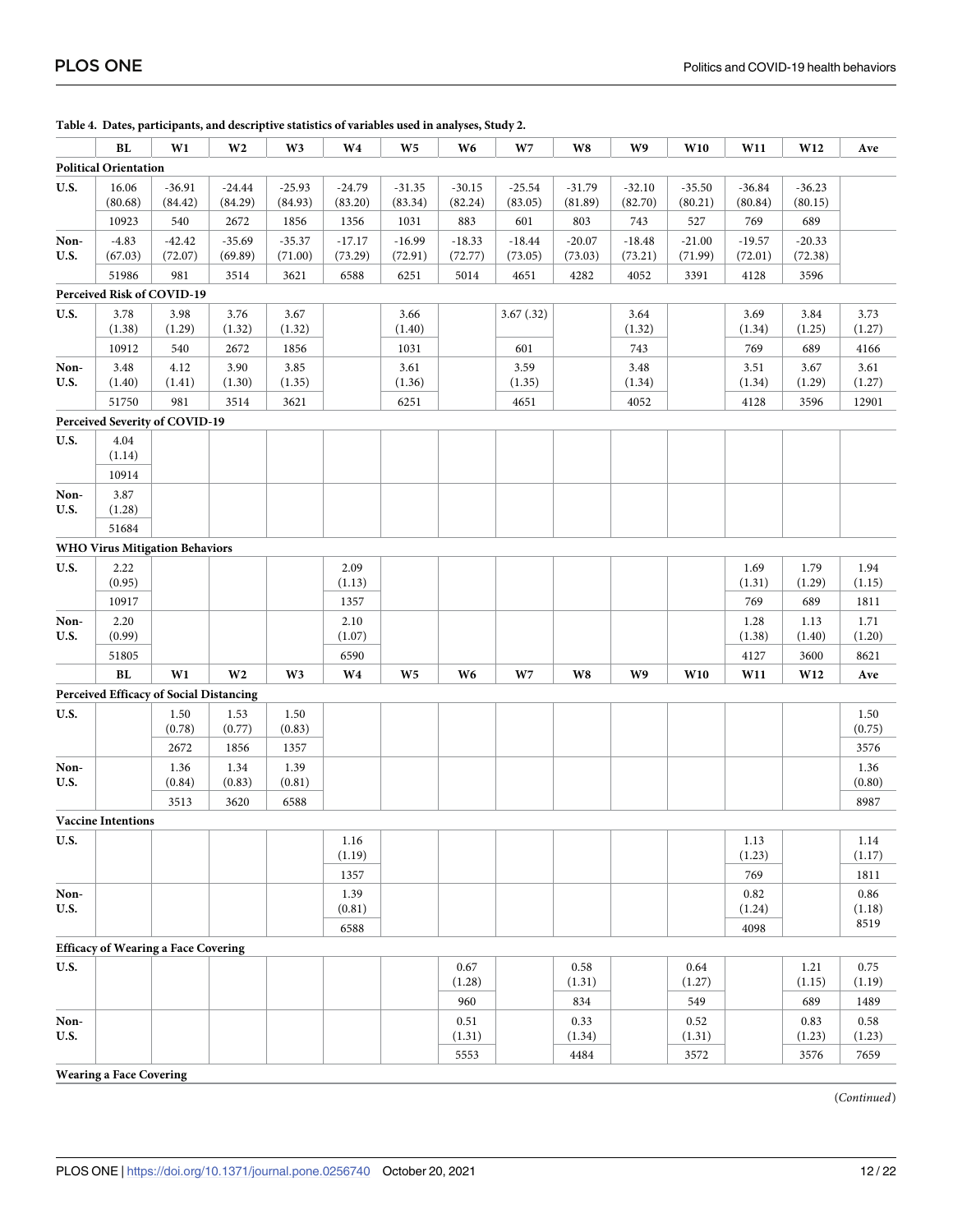#### <span id="page-12-0"></span>**Table 4.** (Continued)

|              | BL | W1 | W <sub>2</sub> | W3 | W4 | W <sub>5</sub> | W6             | W <sub>7</sub> | W8             | W9 | W10            | W11 | W12            | Ave            |
|--------------|----|----|----------------|----|----|----------------|----------------|----------------|----------------|----|----------------|-----|----------------|----------------|
| U.S.         |    |    |                |    |    |                | 4.22<br>(1.31) |                | 4.32<br>(1.23) |    | 4.38<br>(1.18) |     | 4.70<br>(0.83) | 4.38<br>(1.11) |
|              |    |    |                |    |    |                | 883            |                | 803            |    | 527            |     | 646            | 1441           |
| Non-<br>U.S. |    |    |                |    |    |                | 3.47<br>(1.66) |                | 3.59<br>(1.60) |    | 3.61<br>(1.60) |     | 3.72<br>(1.49) | 3.64<br>(1.50) |
|              |    |    |                |    |    |                | 5014           |                | 4484           |    | 3391           |     | 3310           | 7349           |

Notes. Political orientation was assessed *only* at baseline. Presented numbers reflect the political orientation (reported at baseline) of participants who completed each wave. BL = baseline, W = wave, Ave = average of construct across wave.

<https://doi.org/10.1371/journal.pone.0256740.t004>

location and political orientation remained similar during our multilevel model robustness checks that nested participants within each location and controlled for date of survey completion, age, education, and gender at all time points.

In our cross-sectional Baseline questionnaire, political orientation was also negatively associated with expected severity of infection such that more conservative individuals expected a COVID-19 infection to be less severe if they were to contract it. Here, the association of political orientation and perceived severity reversed direction for participants living outside the U.S.

#### [Table](#page-10-0) 5. Correlations between baseline political orientation and perceived risk, perceived effectiveness, and health-protective behaviors, Study 2.

|                                           | U.S. r    | Non-U.S. $r$ | U.S. vs. Non-U.S. Correlation Comparison |
|-------------------------------------------|-----------|--------------|------------------------------------------|
|                                           |           |              | F                                        |
|                                           | N         | N            | $\eta^2$ (90%CI)                         |
| <b>Baseline</b>                           |           |              |                                          |
| <b>Perceived Risk</b>                     | $-.13***$ | $-.08***$    | $F = 5.87*$                              |
|                                           | 10912     | 51570        | $\eta^2$ < .001 (< .001, < .001)         |
| Severity of Contracting the Virus:        | $-.08***$ | $.03***$     | $F = 87.65***$                           |
|                                           | 10914     | 51684        | $\eta^2$ = .001 (.001, .002)             |
| <b>WHO Virus Mitigation Behaviors</b>     | $-.13***$ | $-03***$     | $F = 76.38***$                           |
|                                           | 11030     | 52072        | $\eta^2$ = .001 (.001, .002)             |
| <b>Follow-up Waves</b>                    |           |              |                                          |
| <b>Perceived Risk</b>                     | $-.19***$ | $-.08***$    | $F = 26.64***$                           |
|                                           | 4166      | 12901        | $\eta^2$ = .002 (.001, .003)             |
| <b>Effectiveness of Social Distancing</b> | $-.22***$ | $-.02$       | $F = 82.49***$                           |
|                                           | 3576      | 8987         | $\eta^2$ = .006 (.004, .009)             |
| <b>Effectiveness of Wearing a Mask</b>    | $-.17***$ | $.08***$     | $F = 73.38***$                           |
|                                           | 1489      | 7659         | $\eta^2$ = .008 (.005, .011)             |
| <b>WHO Virus Mitigation Behaviors</b>     | $-.23***$ | .02          | $F = 82.64***$                           |
|                                           | 1811      | 8621         | $\eta^2$ = .008 (.005, .011)             |
| <b>Wearing a Mask</b>                     | $-.28***$ | $.04***$     | $F = 76.28***$                           |
|                                           | 1441      | 7349         | $\eta^2$ = .008 (.005, .012)             |
| Willingness to be Vaccinated              | $-.32***$ | $-.07***$    | $F = 84.45***$                           |
|                                           | 1811      | 8519         | $\eta^2$ = .008 (.005, .011)             |

 $^{*}p < .05$ 

 $*^*p < .01$ 

*Note*. This table reports the results of averaged responses across the Follow-Up waves. Results across each time point were consistent and can be seen in S5 [Table](#page-17-0).

<https://doi.org/10.1371/journal.pone.0256740.t005>

 $***p<.001$ .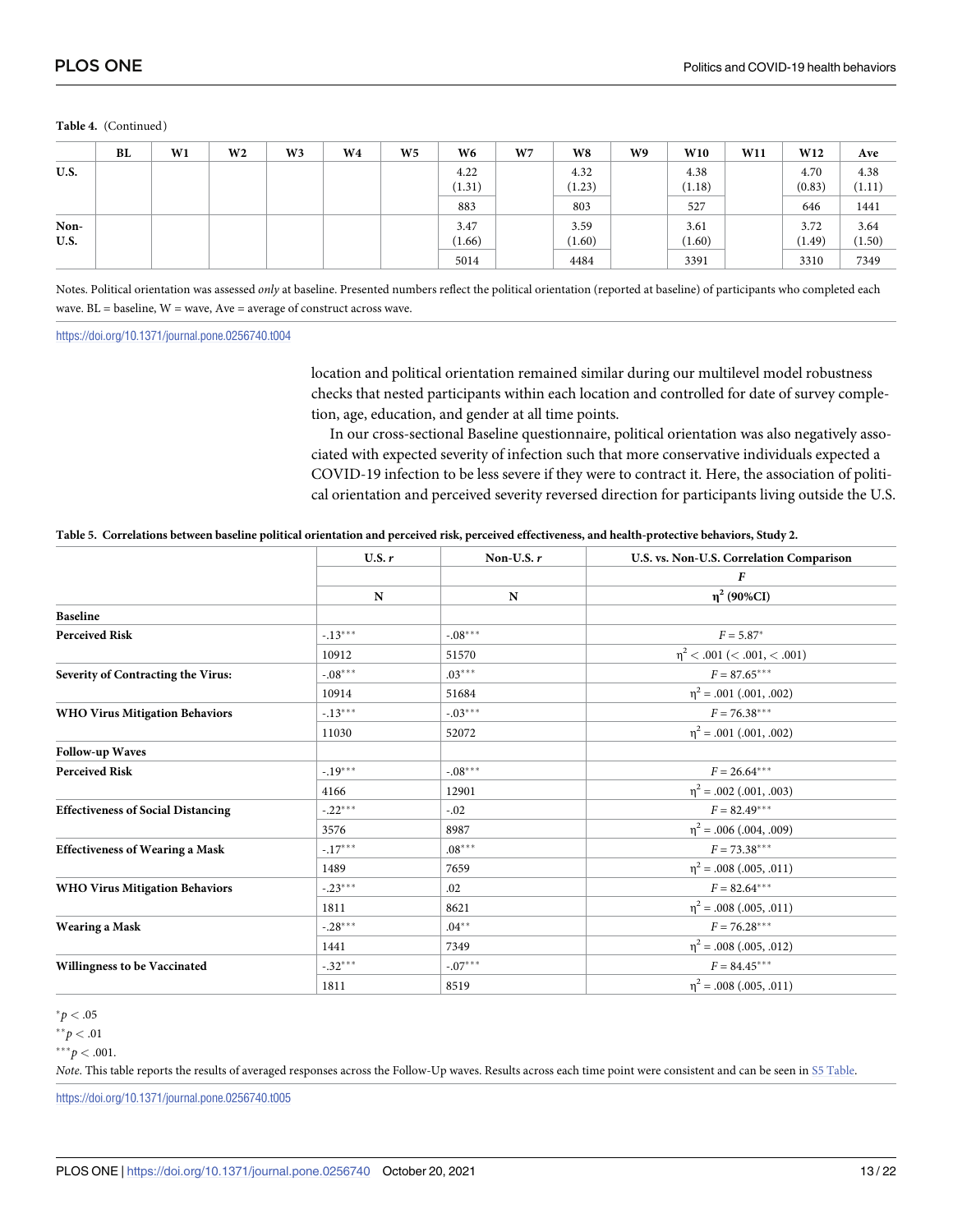<span id="page-13-0"></span>**Political orientation and perceived effectiveness of health-protective behaviors.** Political orientation was also associated with the perceived effectiveness of health-protective behaviors (i.e., social distancing, wearing a face covering; see [Table](#page-11-0) 4) such that more conservative individuals perceived these behaviors as less useful. The interactions with location indicate that these effects were stronger for participants in the U.S. relative to non-U.S. participants, and these interactions persisted after our robustness checks.

**Political orientation and health-protective behaviors.** As [Table](#page-12-0) 5 shows, political orientation was associated with the WHO recommended health-protective behaviors, willingness to be vaccinated, and wearing a face covering, such that more conservative individuals engaged in less health-protective behaviors. These effects were larger among U.S. participants versus non-U.S. participants at every time point, and the interactions between political orientation and location held during our robustness checks.

**Mediation analyses.** As in Study 1, we used the PROCESS macro (seed = 31216 [\[38\]](#page-20-0)) to examine whether the relationship between political orientation and health-protective behaviors was mediated by perceived health risk, perceived severity of contracting the virus, or perceived efficacy of health-protective behaviors (Model 4), as well as whether indirect effects were moderated by location (Model 7). We conducted two sets of analyses—one for measures assessed only at baseline and one for measures assessed at follow-up. Note that due to its identified stability over time [[39](#page-20-0)–[41](#page-21-0)], political orientation was only measured at Baseline. For all mediational analyses, we standardized the political orientation variable. Because all correlations and interactions between location and political orientation remained after our robustness checks, tests of indirect effects neither included covariates nor nested participants into location.

Across all health-protective behaviors and mediators, we observed consistent patterns of a) mediation of health-protective behaviors by perceived risk, perceived consequences, and effectiveness of relevant health-protective behaviors and b) stronger indirect effects for U.S. participants relative to non-U.S. participants (see [Table](#page-14-0) 6). Notably, the association between political orientation and perceived effectiveness of wearing a face covering were negative for participants living in the United States, but positive for participants living outside the U.S., consistent with our hypothesis regarding the unique effects of political orientation in the U.S., and reflecting the potentially unique discourse surrounding masks in the U.S.

**Ancillary analyses.** In the analyses described above, we compared associations across US and non-US participants living in 114 other countries. To examine the possibility that our findings could be an artifact of aggregating the data across these 114 countries, we also explored these effects in a (sub-)sample of individual countries. We focused our attention to comparison countries in which we recruited the most participants into the Baseline survey (Spain [*n* = 3156], Romania [*n* = 2696], Netherlands [*n* = 2992]), Indonesia [*n* = 2407], Greece [*n* = 2870], and Republic of Serbia [*n* = 2118]). Additionally, we evaluated responses in Canada (*n* = 1531) because residents of Canada might be expected to be exposed to political messaging from the U.S. to a greater degree than other individuals due to the proximity and shared border of the countries, and thus represent a conservative examination of the unique effects of political orientation in the U.S. Decisions about which countries to include were made prior to examining direction or size of associations within the comparison countries. Both total and partial (i.e., controlling for age, gender, education, and date of baseline survey completion) associations between political orientation and health beliefs and behaviors were larger in the U.S. than in each of these other comparison countries, with the exception that several associations were similar across the U.S., Republic of Serbia, and Canada. S8 [Table](#page-17-0) reports the associations within the U.S. and these seven comparison countries.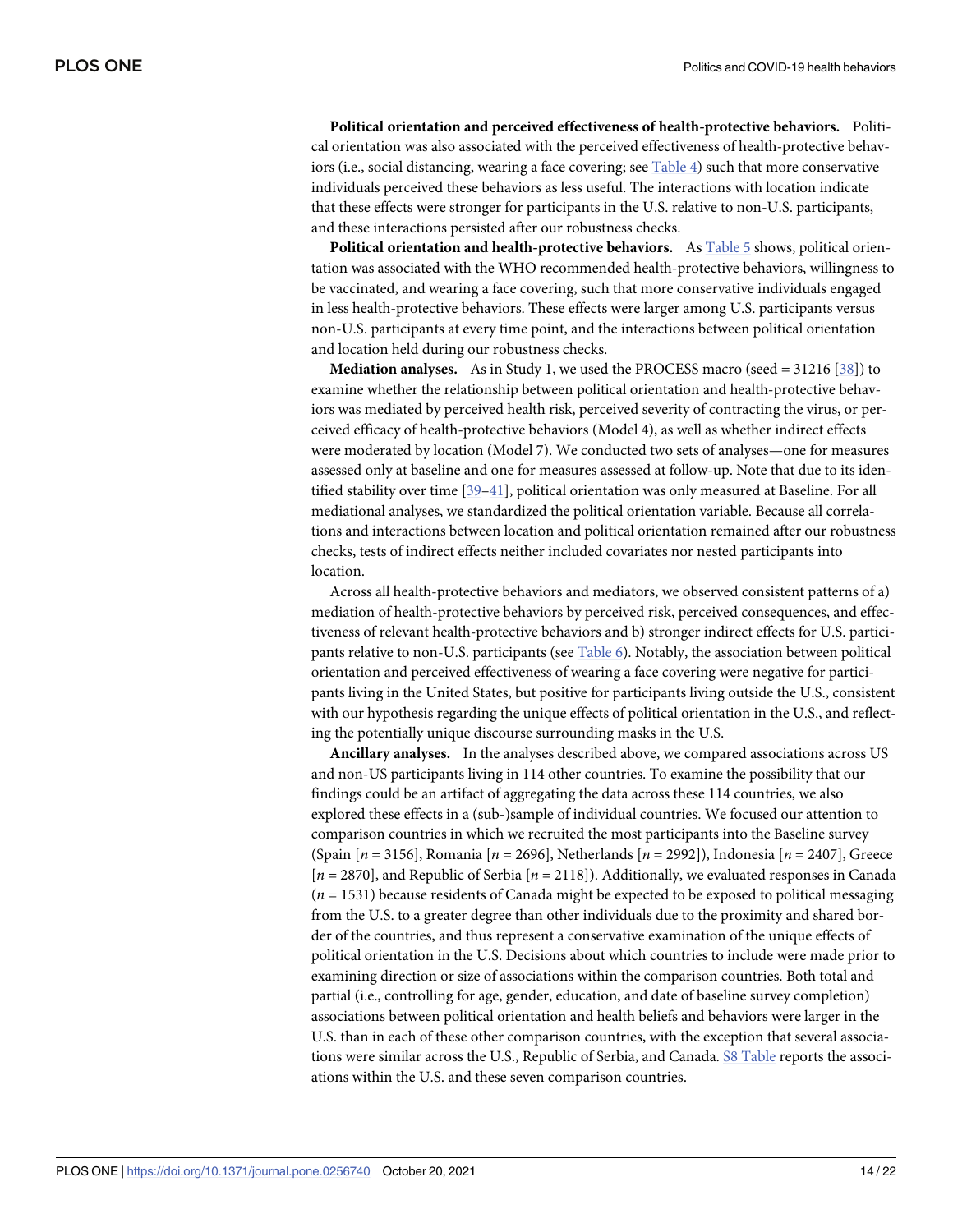|                        | <b>IV</b> to Mediator                                                                                 | Mediator to DV                                     | <b>Direct Effect</b>                                | <b>Indirect Effect</b>              |  |  |  |  |
|------------------------|-------------------------------------------------------------------------------------------------------|----------------------------------------------------|-----------------------------------------------------|-------------------------------------|--|--|--|--|
|                        | $b$ (CI)                                                                                              | $b$ (CI)                                           | $b$ (CI)                                            | $b$ (CI)                            |  |  |  |  |
| <b>Baseline</b>        |                                                                                                       |                                                    |                                                     |                                     |  |  |  |  |
|                        | Baseline Political Orientation-Perceived Risk-WHO Virus Mitigation Behaviors                          |                                                    |                                                     |                                     |  |  |  |  |
|                        |                                                                                                       | Index of Moderated Mediation: .0014 (.0002, .0025) |                                                     |                                     |  |  |  |  |
| US                     | $-.153(-.175, -.131)$                                                                                 | $.023$ $(.010, .036)$                              | $-.110 (-.122, -.010)$                              | $-.0065$ ( $-.0079, -.0052$ )       |  |  |  |  |
| Non-US                 | $-.121 (-.134, -.109)$                                                                                | $.046$ $(.040, .052)$                              | $-.023 (-032, -.014)$                               | $-.0052$ ( $-.0061, -.0043$ )       |  |  |  |  |
|                        | Baseline Political Orientation-Perceived Severity-WHO Virus Mitigation Behaviors                      |                                                    |                                                     |                                     |  |  |  |  |
|                        |                                                                                                       |                                                    | Index of Moderated Mediation: .0201 (.0162, .0241)  |                                     |  |  |  |  |
| US                     | $-.077$ ( $-.096, -.059$ )                                                                            | .224(.209, .239)                                   | $-.093$ ( $-.107, -.078$ )                          | $-0.0140$ $(-0.0174,-0.0106)$       |  |  |  |  |
| Non-US                 | $.034$ $(.022, .045)$                                                                                 | .173 (.167, .179)                                  | $-.034 (-043, -.025)$                               | .0061 (.0041, .0082)                |  |  |  |  |
| <b>Follow-Up Waves</b> |                                                                                                       |                                                    |                                                     |                                     |  |  |  |  |
|                        | Baseline Political Orientation-Perceived Risk-WHO Virus Mitigation Behaviors                          |                                                    |                                                     |                                     |  |  |  |  |
|                        |                                                                                                       |                                                    | Index of Moderated Mediation: .0140 (.0076, .0206)  |                                     |  |  |  |  |
| US                     | $-.223(-.269,-.176)$                                                                                  | .098(.055,.141)                                    | $-.199(-.244, -.155)$                               | $-0.0245$ ( $-0.0319$ , $-0.0176$ ) |  |  |  |  |
| Non-US                 | $-.096 (-.120, -.081)$                                                                                | .106(.085,.126)                                    | $.019$ ( $-.005, .044$ )                            | $-.0105 (-0141, -.0073)$            |  |  |  |  |
|                        | Baseline Political Orientation-Perceived Risk-Willingness to be Vaccinated                            |                                                    |                                                     |                                     |  |  |  |  |
|                        |                                                                                                       |                                                    | Index of Moderated Mediation: .0204 (.0115, .0301)  |                                     |  |  |  |  |
| <b>US</b>              | $-.223(-.269,-.176)$                                                                                  | .196 (.154, .238)                                  | $-.275(-.319, -.232)$                               | $-.0367$ $(-.0466, -.0280)$         |  |  |  |  |
| Non-US                 | $-.099 (-.123, -.074)$                                                                                | .151(.131,.172)                                    | $-.064$ ( $-.088, -.040$ )                          | $-.0162$ ( $-.0210, -.0118$ )       |  |  |  |  |
|                        | Baseline Political Orientation-Perceived Risk-Wearing a Mask                                          |                                                    |                                                     |                                     |  |  |  |  |
|                        |                                                                                                       |                                                    | Index of Moderated Mediation: .0226 (0.0124, .0341) |                                     |  |  |  |  |
| US                     | $-.233(-.288, -.178)$                                                                                 | $.163$ $(.115, .210)$                              | $-.235(-.285, -.185)$                               | $-.0350$ $(-.0465, -.0248)$         |  |  |  |  |
| Non-US                 | $-.083$ ( $-.111, -.055$ )                                                                            | .131(.101, .160)                                   | $.051$ $(.016, .085)$                               | $-0.0124$ $(-0.0177, -0.0080)$      |  |  |  |  |
|                        | Baseline Political Orientation-Perceived Efficacy of Wearing a Mask—Wearing a Mask                    |                                                    |                                                     |                                     |  |  |  |  |
|                        |                                                                                                       |                                                    | Index of Moderated Mediation: .1514 (.1148, .1894)  |                                     |  |  |  |  |
| <b>US</b>              | $-.172(-.224, -.121)$                                                                                 | .372(.329, .415)                                   | $-.199 (-.242, -.155)$                              | $-.0986$ ( $-.1315, -.0662$         |  |  |  |  |
| Non-US                 | $.092$ $(.065, .119)$                                                                                 | .590(.566, .615)                                   | $-.003 (-031, .026)$                                | .0527 (.0378, .0686)                |  |  |  |  |
|                        | Baseline Political Orientation-Perceived Efficacy of Social Distancing-WHO Virus Mitigation Behaviors |                                                    |                                                     |                                     |  |  |  |  |
|                        |                                                                                                       |                                                    | Index of Moderated Mediation: .0691 (.0499, .0894)  |                                     |  |  |  |  |
| <b>US</b>              | $-.158(-.188, -.128)$                                                                                 | .690(.622,.758)                                    | $-.098 (-.140, -.055)$                              | $-.0797$ ( $-.0981, -.0623$ )       |  |  |  |  |
| Non-US                 | $-.021$ ( $-.038, -.004$ )                                                                            | .455 (.422, .488)                                  | .041 (.162, .065)                                   | $-.0106 (-0197, -.0012)$            |  |  |  |  |
|                        |                                                                                                       |                                                    |                                                     |                                     |  |  |  |  |

<span id="page-14-0"></span>[Table](#page-13-0) 6. Perceived risk and severity mediates the relationship between baseline political orientation and health-protective behaviors, Study 2.

*Notes*. Results across each time point were consistent, for analyses within time point, see [S6](#page-17-0) and [S7](#page-17-0) Tables. Political orientation was standardized prior to analysis. We analyzed the indirect pathway between political orientation and WHO virus mitigation behaviors through perceived efficacy of social distancing because two of the three items included in that scale relate to keeping distance from others.

<https://doi.org/10.1371/journal.pone.0256740.t006>

## **General discussion**

Countrywide lockdowns and social distancing measures have severe economic and social consequences. Because compliance with behavioral recommendations involves personal costs, people need to be persuaded that it is in their own best interest to adopt these behaviors. According to theories of health behavior, this can be achieved by convincing people that there is a high risk of getting infected, that this has serious, often fatal consequences, and that recommended health-protective behaviors will in fact be effective in reducing the infection risk [\[3–6,](#page-19-0) [9,](#page-19-0) [10\]](#page-19-0).

The U.S. is one of few countries where leading conservative government figures as well as an influential conservative-leaning news network questioned both the seriousness of the pandemic and the effectiveness of some of the recommended health-protective behaviors. As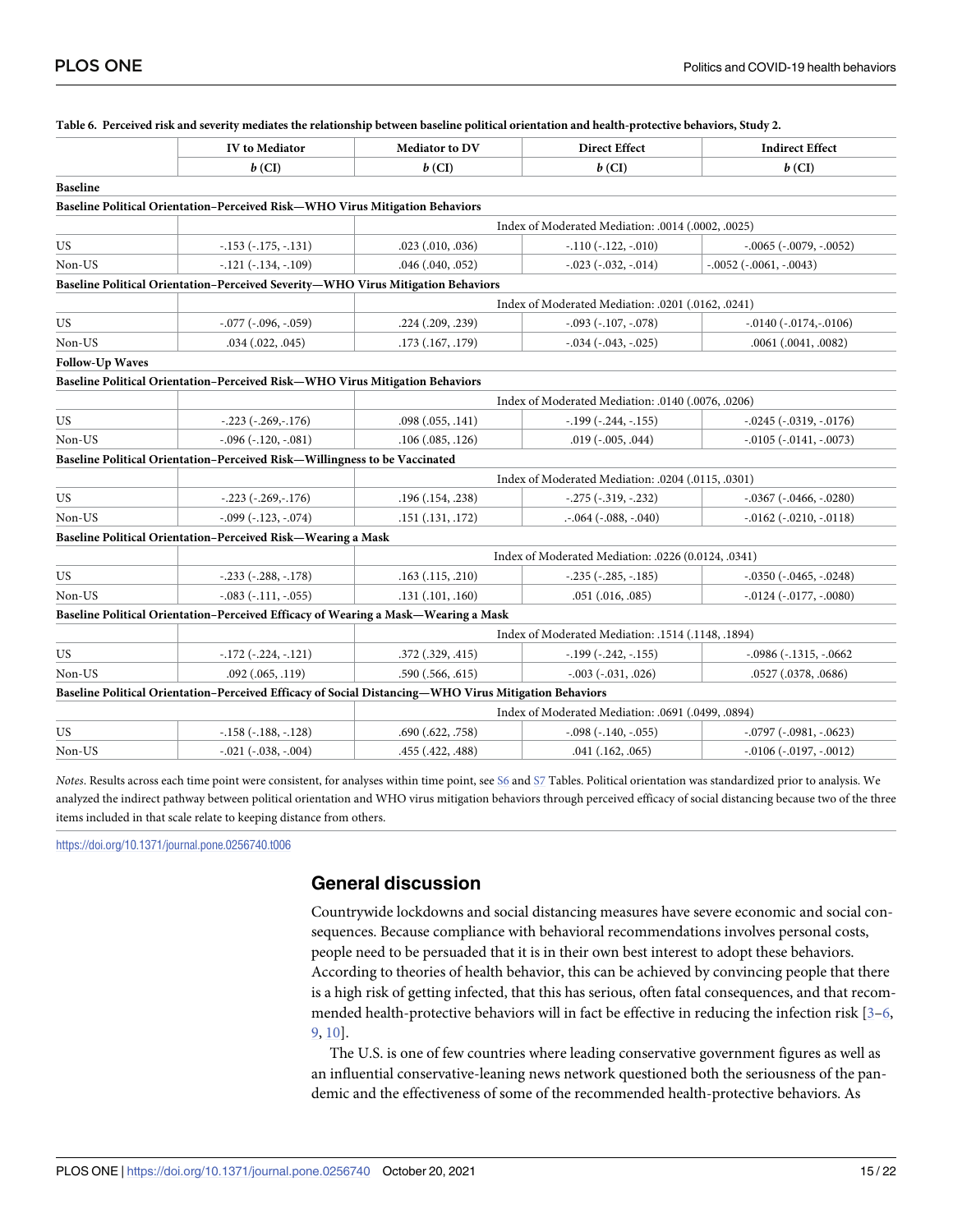<span id="page-15-0"></span>empirical studies have already demonstrated, U.S. conservatives engaged in less health-protective behaviors related to COVID-19 than did U.S. liberals. Recent work suggests these patterns have extended over time, even during periods of increased disease threat [[47](#page-21-0)]. Our work replicates these patterns and suggests that perceptions of risk and effectiveness of health behaviors partially explain the effects of political orientation on enactment of these behaviors. Effects of political orientation were stronger (and sometimes in the opposite direction) in the United States than they were globally, which provides novel evidence suggesting these political differences are explained by politicized forces within the United States rather than differences in beliefs fundamental to political ideologies.

We were fortunate to be able to capture perceptions of health risk and health-protective behaviors as the pandemic was beginning to unfold internationally. By following up with participants over time, we were able to assess associations between political ideology, risk perceptions, and health-protective behaviors, even as the context of the pandemic changed. In Study 2, we could observe beliefs about risk and the emerging health-protective behaviors of wearing a face covering and intentions to get vaccinated. Across both studies, we observed strong consistency in the size of effects over time, suggesting that differences due to political affiliation emerged due to early politicization of health-protective behaviors. Indeed, during March and April 2020, these differences were already prominent between conservative and liberal political leaders.

These patterns are consistent with our prediction that the deleterious effects of political orientation on health-protective behaviors are specific to the U.S. and to the conservative leadership during the early stages of the pandemic. Indeed, outside of the U.S., conservatives were more likely than liberals to believe masks would provide personal protection (and were consequently more likely to report wearing a face covering). Moreover, these patterns are different than what might be expected based on evidence that conservatives are more sensitive to threats (especially physical threats) than liberals [\[48,](#page-21-0) [49\]](#page-21-0) and that conservatives in the U.S. (relative to liberals in the U.S.) expressed more concern about a pandemic happening under other (Democratic) political leadership [[24](#page-20-0)]. Thus, although we did not empirically assess attention to or agreement with conservative leadership and news sources, the patterns we observe differ from what might be expected based on past research on conservative responses to virus threats, suggesting a U.S.-specific and COVID-specific influence. Although our studies did not directly examine political communication, their findings highlight mechanisms by which political communication may become life-threatening—when it alters the perceptions of risk of healththreatening circumstances and the efficacy of mitigation behavior.

Another strength of our studies is the size of our samples and their repeated measures over time. Because we captured health behaviors and perceptions at many points in a changing pandemic, it is unlikely that associations between baseline orientation and outcomes were driven by one specific contextual factor. Admittedly, the effect sizes representing the association between political orientation and compliance with health-protective behavior recommendations observed in our samples are small. Our large samples allowed us to identify these small effect sizes precisely, as noted by narrow confidence intervals. Moreover, weak effects on an individual level can still have a powerful impact at the population level. For example, even though smokers run a much greater risk of lung cancer than non-smokers, the 10-year absolute risk of lung cancer for a 35-year old man who is a heavy smoker is only about 0.9% [\[50\]](#page-21-0). And yet, these small effects have a great impact at the population level. In a group of 1 million heavy smokers aged 35, for instance, nearly 10,000 will die prematurely before the age of 45 due to smoking [\[50\]](#page-21-0).

As all research, our research has some limitations. Because our data are correlational, we cannot draw causal conclusions. What we can show, however, is that the pattern of our data is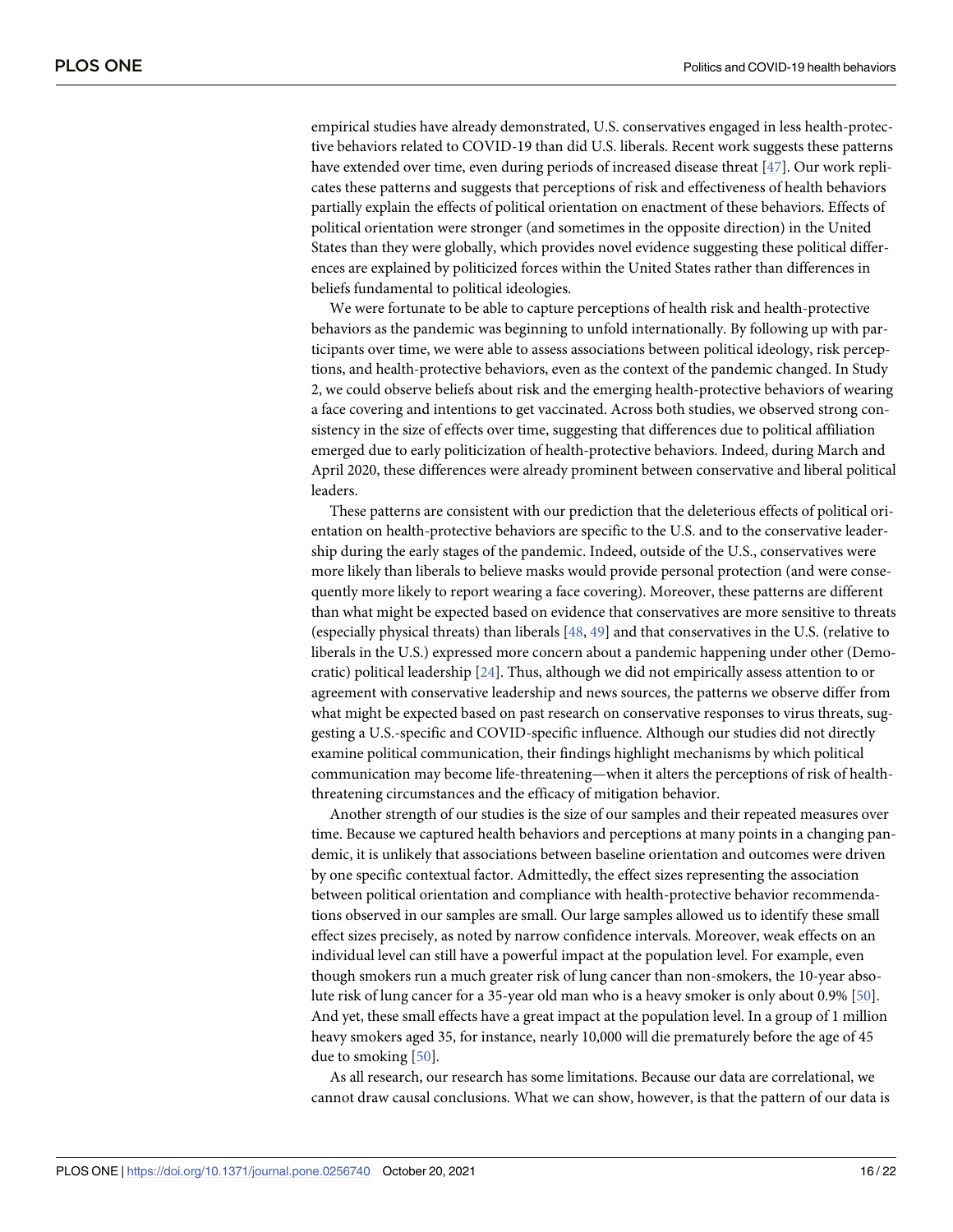consistent with such a causal interpretation. And such support is evidenced by the consistent mediation of health-protective behaviors by perceived risk of getting infected, perceived severity of the consequences of such an infection, and perceived efficacy of relevant health-protective behaviors in preventing such negative outcomes. Finally, the difference in the magnitude of the indirect effects between the U.S. and the non-U.S. data suggest that these effects are specific to the situation in the U.S. [Table](#page-12-0) 5, which compares effects across U.S. and non-US participants, illustrates the uniqueness of the U.S. effects. We also found parallel patterns for the perceived effectiveness of social distancing. Political orientation predicted willingness to observe social distancing, and this association was mediated by perceived effectiveness, with the mediation effect again being moderated by location.

Another weakness is that our measures of political orientation, particularly in Study 2, are not optimal. Whereas Republican-leaning Americans are likely to rate themselves as more conservative than Democrat-leaning Americans, this association is less clear for the economic dimension of the political compass used in Study 2. The political compass measure was chosen in order to make the political orientation data comparable across countries. However, the fact that the correlations are of a similar magnitude in both studies suggests that the right to left dimension was similar to the conservative to liberal continuum. Most likely, Republican-leaning conservatives would identify as right-leaning relative to Democratic-leaning liberals. However, not all conservatives are Republicans, Trump supporters, or viewers of Fox News, and these characteristics would more directly index exposure to messages that have downplayed COVID-19, as well as susceptibility to influence by such messages. In a future study, we would also assess participants on the dimension of conservatism to liberalism to ascertain the correlation of this dimension with the political compass. A further potential weakness is the fact that we did not measure all variables concurrently during all waves. These decisions were made to conserve space and reduce participant burden but limit causal interpretations. Finally, the fact that—as a function of when participants enrolled in the study—each wave in our sample contained both different subsets of the total sample of participants and differing time lag between baseline completion and follow-up survey completion, complicated our analysis. In a future study, we would definitely avoid this problem, even at the cost of being able to enroll fewer participants.

Our studies illustrate both the applicability of social- and health-psychological theories to address a real-world issue and the use of a real-world problem to test psychological theories. The starting point of our analyses is the political situation in the U.S., where the former president as well as leading conservative politicians consistently downplayed the severity of the COVID-19 pandemic and belittled the effectiveness of scientific recommendations regarding health-protective behaviors. Like other researchers and opinion surveys before us, we showed that political orientation is associated with compliance with recommended health-protective behaviors. We expanded on this research by testing and supporting the theory-based prediction that this association was mediated by risk perception, perceived severity of the infection as well the perceived effectiveness of the recommended health-protective behaviors.

Individuals who fail to comply with health-protective behavior recommendations increase their chances of contracting COVID-19, dying or suffering long-term effects from the disease, and spreading it to others. Our studies suggest that politicized messages from leaders and media outlets that downplay risks might be linked to increased spread of COVID-19. Indeed, U.S. counties that voted for Donald Trump over Hillary Clinton in 2016 have not only observed less social distancing, but this failure to observe social distancing was associated with subsequently higher COVID-19 infections and fatalities [[16](#page-19-0)].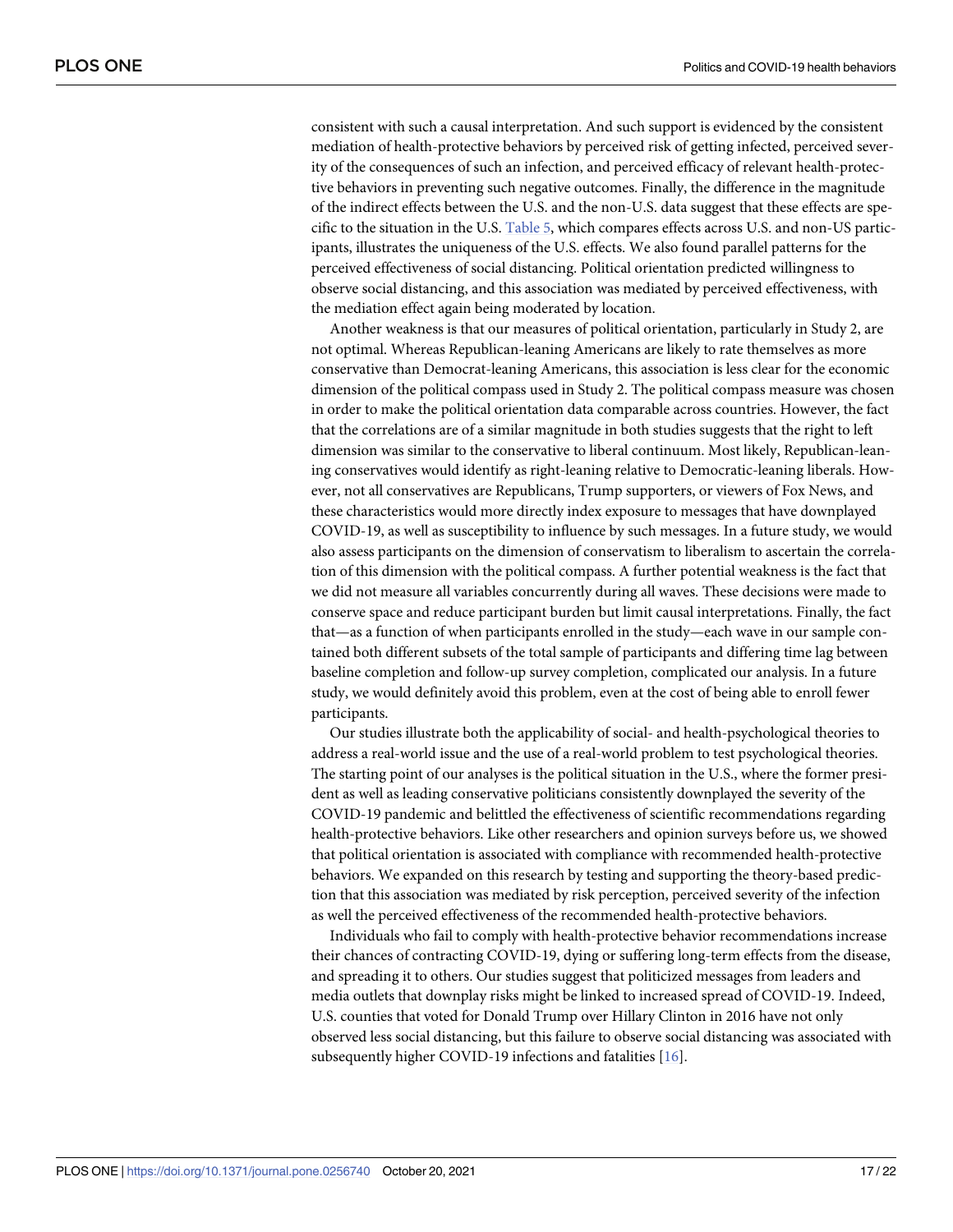## <span id="page-17-0"></span>**Supporting information**

**S1 Table [Unstandardized](http://www.plosone.org/article/fetchSingleRepresentation.action?uri=info:doi/10.1371/journal.pone.0256740.s001) coefficients for the paths from baseline political orientation to perceived health risk (a) and from perceived risk to [health-protective](http://www.plosone.org/article/fetchSingleRepresentation.action?uri=info:doi/10.1371/journal.pone.0256740.s001) behaviors (b) at five time [points,](http://www.plosone.org/article/fetchSingleRepresentation.action?uri=info:doi/10.1371/journal.pone.0256740.s001) Study 1.**

(DOCX)

**S2 [Table.](http://www.plosone.org/article/fetchSingleRepresentation.action?uri=info:doi/10.1371/journal.pone.0256740.s002) Number of participants from the most frequently represented countries, Study 2.**

(DOCX)

**S3 [Table.](http://www.plosone.org/article/fetchSingleRepresentation.action?uri=info:doi/10.1371/journal.pone.0256740.s003) Correlations between health-protective behaviors at follow-up, Study 2.** (DOCX)

**S4 [Table.](http://www.plosone.org/article/fetchSingleRepresentation.action?uri=info:doi/10.1371/journal.pone.0256740.s004) Results of robustness checks in which participants were nested into country, and we included date of baseline survey completion, age, gender, and education as covariates.** (DOCX)

**S5 [Table.](http://www.plosone.org/article/fetchSingleRepresentation.action?uri=info:doi/10.1371/journal.pone.0256740.s005) Correlations between political orientation and perceived risk, perceived efficacy, and health-protective behaviors.** (DOCX)

**S6 [Table.](http://www.plosone.org/article/fetchSingleRepresentation.action?uri=info:doi/10.1371/journal.pone.0256740.s006) Perceived risk and severity mediates relationship between political orientation and health-protective behaviors separated by wave, Study 2.** (DOCX)

**S7 [Table.](http://www.plosone.org/article/fetchSingleRepresentation.action?uri=info:doi/10.1371/journal.pone.0256740.s007) Perceived risk and efficacy mediates effects of political orientation on wearing a mask by wave, Study 2.** (DOCX)

**S8 [Table.](http://www.plosone.org/article/fetchSingleRepresentation.action?uri=info:doi/10.1371/journal.pone.0256740.s008) Correlations between political orientation and other variables across specific comparison countries.** (DOCX)

**S1 [Fig](http://www.plosone.org/article/fetchSingleRepresentation.action?uri=info:doi/10.1371/journal.pone.0256740.s009). Distribution of days after March 19 (beginning of survey) in which participants completed the baseline.** (TIF)

## **Author Contributions**

**Conceptualization:** Wolfgang Stroebe, Michelle R. vanDellen, Georgios Abakoumkin, Edward P. Lemay, Jr., William M. Schiavone, Maximilian Agostini, Jocelyn J. Bélanger, Ben Gützkow, Jannis Kreienkamp, Anne Margit Reitsema, Bertus F. Jeronimus, Arie W. Kruglanksi, Maja Kutlaca, Jolien Anne van Breen, Caspar J. Van Lissa, N. Pontus Leander.

**Data curation:** Allan B. I. Bernardo, Nicholas R. Buttrick, Ali Hamaidia, N. Pontus Leander.

**Formal analysis:** Michelle R. vanDellen, Georgios Abakoumkin.

**Funding acquisition:** Jocelyn J. Bélanger, Manuel Moyano, N. Pontus Leander.

**Investigation:** Wolfgang Stroebe, Maximilian Agostini, N. Pontus Leander.

**Methodology:** Wolfgang Stroebe, Michelle R. vanDellen, Maximilian Agostini, Jocelyn J. Bélanger, Ben Gützkow, Jannis Kreienkamp, Anne Margit Reitsema, Jamilah Hanum Abdul Khaiyom, Vjolica Ahmedi, Handan Akkas, Carlos A. Almenara, Mohsin Atta, Sabahat Cigdem Bagci, Sima Basel, Edona Berisha Kida, Allan B. I. Bernardo, Phatthanakit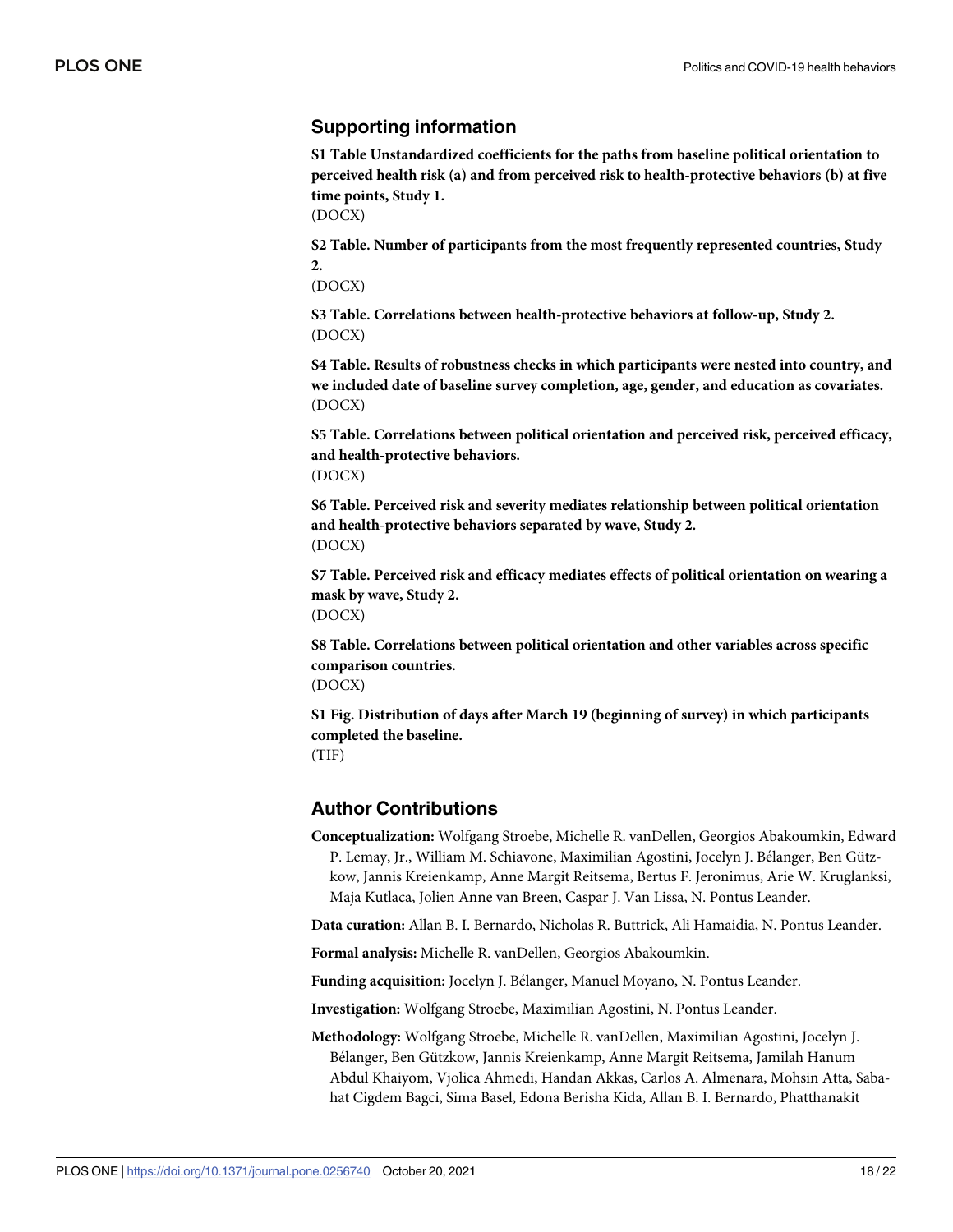Chobthamkit, Hoon-Seok Choi, Mioara Cristea, Sa´ra Csaba, Kaja Damnjanović, Ivan Danyliuk, Arobindu Dash, Daniela Di Santo, Karen M. Douglas, Violeta Enea, Daiane Gracieli Faller, Gavan Fitzsimons, Alexandra Gheorghiu, Angel Gómez, Ali Hamaidia, Qing Han, Mai Helmy, Joevarian Hudiyana, Bertus F. Jeronimus, Ding-Yu Jiang, Veljko Jovanović, Żeljka Kamenov, Anna Kende, Shian-Ling Keng, Tra Thi Thanh Kieu, Yasin Koc, Kamila Kovyazina, Inna Kozytska, Joshua Krause, Arie W. Kruglanksi, Anton Kurapov, Maja Kutlaca, No´ra Anna Lantos, Cokorda Bagus Jaya Lemsmana, Winnifred R. Louis, Adrian Lueders, Najma Iqbal Malik, Anton Martinez, Kira O. McCabe, Jasmina Mehulić, Mirra Noor Milla, Idris Mohammed, Erica Molinario, Manuel Moyano, Hayat Muhammad, Silvana Mula, Hamdi Muluk, Solomiia Myroniuk, Reza Najafi, Claudia F. Nisa, Boglárka Nyúl, Paul A. O'Keefe, Jose Javier Olivas Osuna, Evgeny N. Osin, Joonha Park, Gennaro Pica, Antonio Pierro, Jonas Rees, Elena Resta, Marika Rullo, Michelle K. Ryan, Adil Samekin, Pekka Santtila, Edyta Sasin, Birga M. Schumpe, Heyla A. Selim, Michael Vicente Stanton, Samiah Sultana, Robbie M. Sutton, Eleftheria Tseliou, Akira Utsugi, Jolien Anne van Breen, Caspar J. Van Lissa, Kees Van Veen, Alexandra Vázquez, Robin Wollast, Victoria Wai-Lan Yeung, Somayeh Zand, Iris Lav Zeželj, Bang Zheng, Andreas Zick, Claudia Zúñiga, N. Pontus Leander.

- **Project administration:** Wolfgang Stroebe, Michelle R. vanDellen, Edward P. Lemay, Jr., Maximilian Agostini, Jocelyn J. Bélanger, Ben Gützkow, Jannis Kreienkamp, Anne Margit Reitsema, Vjolica Ahmedi, Handan Akkas, Carlos A. Almenara, Mohsin Atta, Sabahat Cigdem Bagci, Sima Basel, Edona Berisha Kida, Nicholas R. Buttrick, Phatthanakit Chobthamkit, Hoon-Seok Choi, Mioara Cristea, Sa´ra Csaba, Kaja Damnjanović, Ivan Danyliuk, Arobindu Dash, Daniela Di Santo, Karen M. Douglas, Violeta Enea, Daiane Gracieli Faller, Gavan Fitzsimons, Alexandra Gheorghiu, Angel Gómez, Qing Han, Mai Helmy, Joevarian Hudiyana, Bertus F. Jeronimus, Ding-Yu Jiang, Veljko Jovanović, Zˇeljka Kamenov, Anna Kende, Shian-Ling Keng, Tra Thi Thanh Kieu, Yasin Koc, Kamila Kovyazina, Inna Kozytska, Joshua Krause, Anton Kurapov, Maja Kutlaca, No´ra Anna Lantos, Cokorda Bagus Jaya Lemsmana, Winnifred R. Louis, Adrian Lueders, Najma Iqbal Malik, Anton Martinez, Kira O. McCabe, Jasmina Mehulić, Mirra Noor Milla, Idris Mohammed, Erica Molinario, Manuel Moyano, Hayat Muhammad, Silvana Mula, Hamdi Muluk, Solomiia Myroniuk, Reza Najafi, Claudia F. Nisa, Boglárka Nyúl, Paul A. O'Keefe, Jose Javier Olivas Osuna, Evgeny N. Osin, Joonha Park, Gennaro Pica, Antonio Pierro, Jonas Rees, Elena Resta, Marika Rullo, Michelle K. Ryan, Adil Samekin, Pekka Santtila, Edyta Sasin, Birga M. Schumpe, Heyla A. Selim, Michael Vicente Stanton, Samiah Sultana, Robbie M. Sutton, Eleftheria Tseliou, Akira Utsugi, Jolien Anne van Breen, Caspar J. Van Lissa, Kees Van Veen, Alexandra Va´zquez, Robin Wollast, Victoria Wai-Lan Yeung, Somayeh Zand, Iris Lav Žeželj, Bang Zheng, Andreas Zick, Claudia Zúñiga, N. Pontus Leander.
- **Resources:** William M. Schiavone, Maximilian Agostini, Kira O. McCabe, Solomiia Myroniuk, Samiah Sultana, Caspar J. Van Lissa, N. Pontus Leander.
- Supervision: Wolfgang Stroebe, Jocelyn J. Bélanger, Arie W. Kruglanksi, Samiah Sultana, N. Pontus Leander.
- **Visualization:** Michelle R. vanDellen, Georgios Abakoumkin.
- **Writing – original draft:** Wolfgang Stroebe, Michelle R. vanDellen, Georgios Abakoumkin, Edward P. Lemay, Jr., N. Pontus Leander.
- **Writing – review & editing:** Wolfgang Stroebe, Michelle R. vanDellen, Georgios Abakoumkin, Edward P. Lemay, Jr., William M. Schiavone, Maximilian Agostini, Jocelyn J. Bélanger,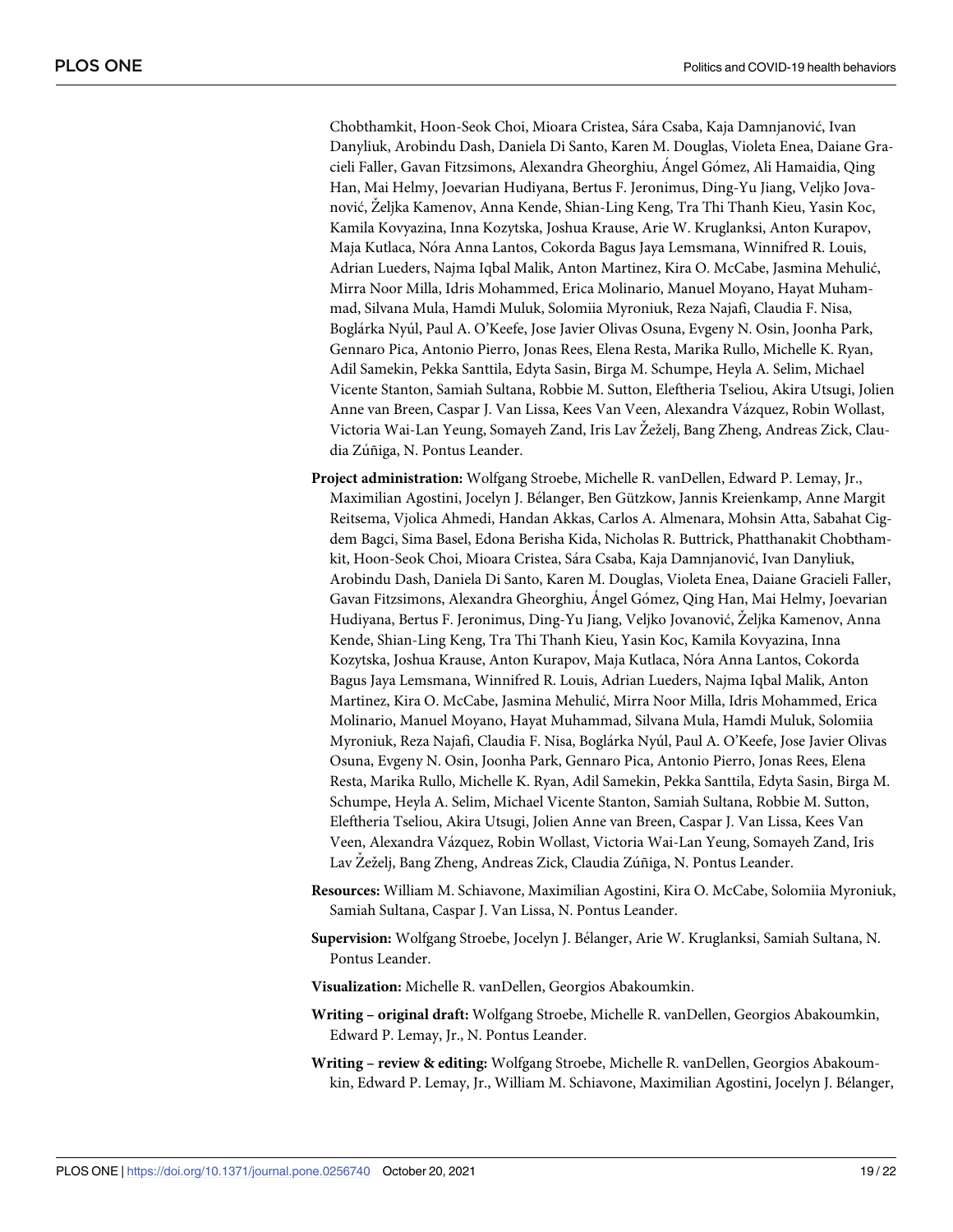<span id="page-19-0"></span>Ben Gützkow, Jannis Kreienkamp, Anne Margit Reitsema, Sima Basel, Allan B. I. Bernardo, Karen M. Douglas, Ali Hamaidia, Bertus F. Jeronimus, Shian-Ling Keng, Maja Kutlaca, Winnifred R. Louis, Kira O. McCabe, Manuel Moyano, Solomiia Myroniuk, Claudia F. Nisa, Samiah Sultana, Robbie M. Sutton, Claudia Zúñiga, N. Pontus Leander.

#### **References**

- **[1](#page-2-0).** Alfano V, Ercolano S. The efficacy of lockdown against COVID-19: a cross-country panel analysis. Applied health economics and health policy. 2020 Aug; 18:509–17. [https://doi.org/10.1007/s40258-](https://doi.org/10.1007/s40258-020-00596-3) [020-00596-3](https://doi.org/10.1007/s40258-020-00596-3) PMID: [32495067](http://www.ncbi.nlm.nih.gov/pubmed/32495067)
- **[2](#page-2-0).** Vinceti M, Filippini T, Rothman KJ, Ferrari F, Goffi A, Maffeis G, et al. Lockdown timing and efficacy in controlling COVID-19 using mobile phone tracking. EClinicalMedicine. 2020 Aug 1; 25:100457. [https://](https://doi.org/10.1016/j.eclinm.2020.100457) [doi.org/10.1016/j.eclinm.2020.100457](https://doi.org/10.1016/j.eclinm.2020.100457) PMID: [32838234](http://www.ncbi.nlm.nih.gov/pubmed/32838234)
- **[3](#page-2-0).** De Hoog N, Stroebe W, De Wit JB. The impact of fear appeals on processing and acceptance of action recommendations. Personality and social psychology bulletin. 2005 Jan; 31(1):24–33. [https://doi.org/](https://doi.org/10.1177/0146167204271321) [10.1177/0146167204271321](https://doi.org/10.1177/0146167204271321) PMID: [15574659](http://www.ncbi.nlm.nih.gov/pubmed/15574659)
- **[4](#page-2-0).** De Hoog N, Stroebe W, De Wit JB. The impact of vulnerability to and severity of a health risk on processing and acceptance of fear-arousing communications: A meta-analysis. Review of General Psychology. 2007 Sep; 11(3):258–85. <https://doi.org/10.1037/1089-2680.11.3.258>
- **[5](#page-2-0).** Janz NK, Becker MH. The health belief model: A decade later. Health education quarterly. 1984 Mar; 11 (1):1–47. <https://doi.org/10.1177/109019818401100101> PMID: [6392204](http://www.ncbi.nlm.nih.gov/pubmed/6392204)
- **[6](#page-14-0).** Rogers RW. Cognitive and psychological processes in fear appeals and attitude change: A revised theory of protection motivation. Social psychophysiology: A sourcebook. 1983:153–76.
- **[7](#page-2-0).** Rogers RW, Mewborn CR. Fear appeals and attitude change: effects of a threat's noxiousness, probability of occurrence, and the efficacy of coping responses. Journal of personality and social psychology. 1976 Jul; 34(1):54. <https://doi.org/10.1037//0022-3514.34.1.54> PMID: [989058](http://www.ncbi.nlm.nih.gov/pubmed/989058)
- **8.** Abraham C, Sheeran P. The health belief model. Predicting health behaviour: Research and practice with social cognition models. 2015 May 16; 2:30–55.
- **[9](#page-2-0).** Tannenbaum MB, Hepler J, Zimmerman RS, Saul L, Jacobs S, Wilson K, et al. Appealing to fear: A meta-analysis of fear appeal effectiveness and theories. Psychological bulletin. 2015 Nov; 141(6):1178. <https://doi.org/10.1037/a0039729> PMID: [26501228](http://www.ncbi.nlm.nih.gov/pubmed/26501228)
- **[10](#page-2-0).** Stroebe W. Social psychology and health. McGraw-Hill Education ( UK); 2011 May 1.
- **[11](#page-2-0).** Andersen M. Early evidence on social distancing in response to COVID-19 in the United States. Available at SSRN 3569368. 2020 Apr 6.
- **[12](#page-6-0).** Calvillo DP, Ross BJ, Garcia RJ, Smelter TJ, Rutchick AM. Political ideology predicts perceptions of the threat of covid-19 (and susceptibility to fake news about it). Social Psychological and Personality Science. 2020 Nov; 11(8):1119–28. <https://doi.org/10.1177/1948550620940539>
- **[13](#page-2-0).** Clinton J, Cohen J, Lapinski J, Trussler M. Partisan pandemic: How partisanship and public health concerns affect individuals' social mobility during COVID-19. Science advances. 2021 Jan 1;7(2): eabd7204. <https://doi.org/10.1126/sciadv.abd7204> PMID: [33310734](http://www.ncbi.nlm.nih.gov/pubmed/33310734)
- **[14](#page-4-0).** Franz B, Dhanani LY. Beyond political affiliation: an examination of the relationships between social factors and perceptions of and responses to COVID-19. Journal of Behavioral Medicine. 2021 Apr 20:1–2. <https://doi.org/10.1007/s10865-021-00226-w> PMID: [33877532](http://www.ncbi.nlm.nih.gov/pubmed/33877532)
- **15.** Gadarian SK, Goodman SW, Pepinsky TB. Partisanship, health behavior, and policy attitudes in the early stages of the COVID-19 pandemic. Plos one. 2021 Apr 7; 16(4):e0249596. [https://doi.org/10.](https://doi.org/10.1371/journal.pone.0249596) [1371/journal.pone.0249596](https://doi.org/10.1371/journal.pone.0249596) PMID: [33826646](http://www.ncbi.nlm.nih.gov/pubmed/33826646)
- **[16](#page-2-0).** Gollwitzer A, Martel C, Brady WJ, Pärnamets P, Freedman IG, Knowles ED, et al. Partisan differences in physical distancing are linked to health outcomes during the COVID-19 pandemic. Nature human behaviour. 2020 Nov; 4(11):1186–97. <https://doi.org/10.1038/s41562-020-00977-7> PMID: [33139897](http://www.ncbi.nlm.nih.gov/pubmed/33139897)
- **17.** Gratz KL, Richmond JR, Woods SE, Dixon-Gordon KL, Scamaldo KM, Rose JP, et al. Adherence to Social Distancing Guidelines Throughout the COVID-19 Pandemic: The Roles of Pseudoscientific Beliefs, Trust, Political Party Affiliation, and Risk Perceptions. Annals of Behavioral Medicine. 2021 May; 55(5):399–412. <https://doi.org/10.1093/abm/kaab024> PMID: [33830215](http://www.ncbi.nlm.nih.gov/pubmed/33830215)
- **18.** Huynh HP, Senger AR. A little shot of humility: Intellectual humility predicts vaccination attitudes and intention to vaccinate against COVID-19. Journal of Applied Social Psychology. 2021 Apr; 51(4):449– 60. <https://doi.org/10.1111/jasp.12747> PMID: [33821032](http://www.ncbi.nlm.nih.gov/pubmed/33821032)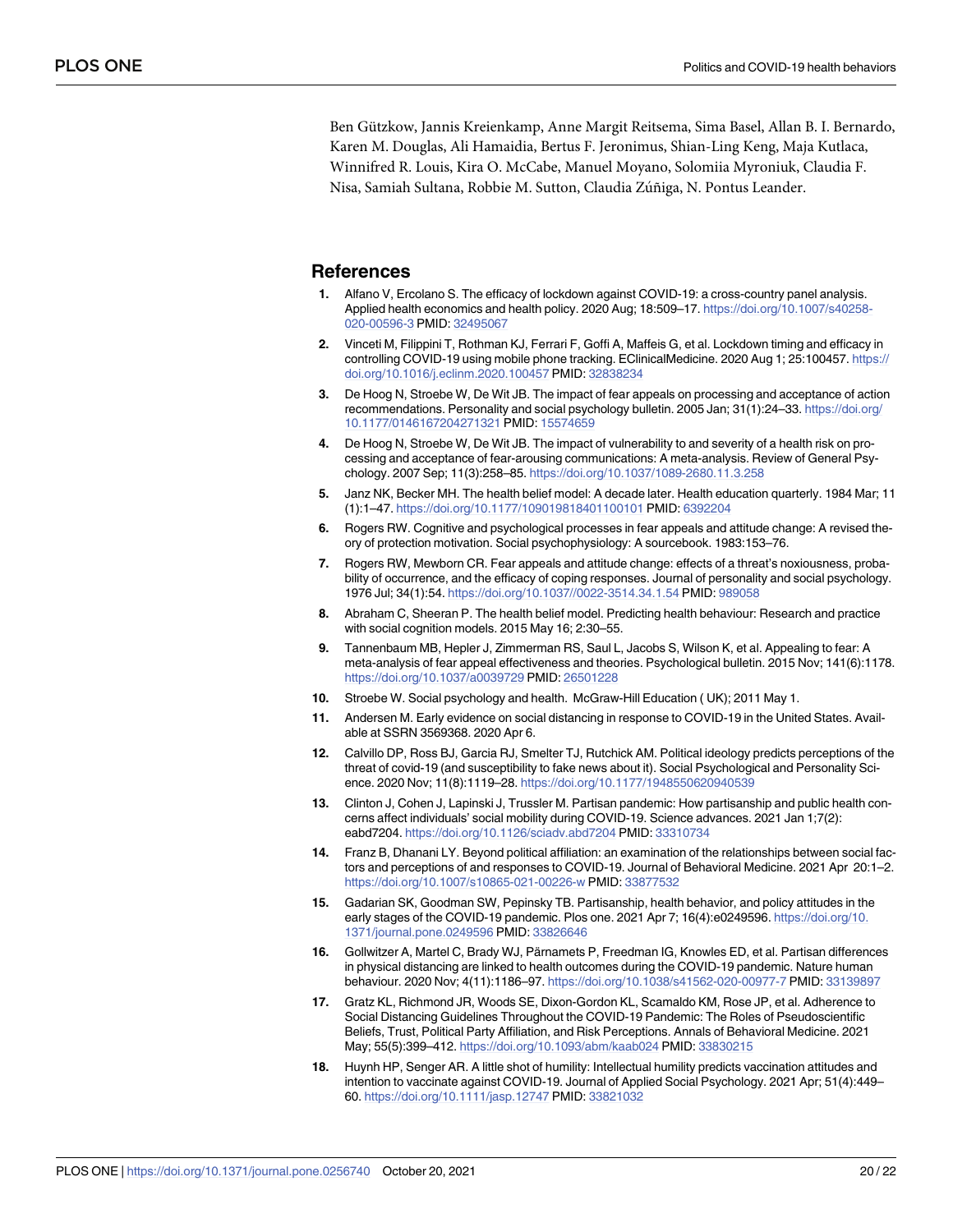- <span id="page-20-0"></span>**[19](#page-3-0).** Kerr J, Panagopoulos C, van der Linden S. Political polarization on COVID-19 pandemic response in the United States. Personality and Individual Differences. 2021 Sep 1; 179:110892. [https://doi.org/10.](https://doi.org/10.1016/j.paid.2021.110892) [1016/j.paid.2021.110892](https://doi.org/10.1016/j.paid.2021.110892)
- **[20](#page-2-0).** Rothgerber H, Wilson T, Whaley D, Rosenfeld DL, Humphrey M, Moore A, et al. Politicizing the COVID-19 pandemic: ideological differences in adherence to social distancing. Retrieved from: [https://psyarxiv.](https://psyarxiv.com/k23cv/) [com/k23cv/](https://psyarxiv.com/k23cv/)
- **[21](#page-2-0).** Pew Research Center (April, 2, 2020). 5 facts about partisan reactions to COVID-19 in the U.S. Retrieved from [https://www.pewresearch.org/fact-tank/2020/04/02/5-facts-about-partisan-reactions-to](https://www.pewresearch.org/fact-tank/2020/04/02/5-facts-about-partisan-reactions-to-covid-19-in-the-u-s/)[covid-19-in-the-u-s/](https://www.pewresearch.org/fact-tank/2020/04/02/5-facts-about-partisan-reactions-to-covid-19-in-the-u-s/)
- [22](#page-2-0). Pew Research Center (March 5<sup>th</sup>, 2021). A year of U.S. public opinion on the Corona pandemic.
- **[23](#page-3-0).** Pew Research Center (October 21, 2014). Ebola worries rise, but most are 'fairly' confident in government, hospitals to deal with disease. Retrieved from: [https://www.pewresearch.org/politics/2014/10/21/](https://www.pewresearch.org/politics/2014/10/21/ebola-worries-rise-but-most-are-fairly-confident-in-government-hospitals-to-deal-with-disease/) [ebola-worries-rise-but-most-are-fairly-confident-in-government-hospitals-to-deal-with-disease/](https://www.pewresearch.org/politics/2014/10/21/ebola-worries-rise-but-most-are-fairly-confident-in-government-hospitals-to-deal-with-disease/)
- **[24](#page-3-0).** Stupi EK, Chiricos T, Gertz M. Perceived criminal threat from undocumented immigrants: Antecedents and consequences for policy preferences. Justice Quarterly. 2016 Feb 23; 33(2):239–66. [https://doi.](https://doi.org/10.1080/07418825.2014.902093) [org/10.1080/07418825.2014.902093](https://doi.org/10.1080/07418825.2014.902093)
- **[25](#page-3-0).** Campbell TH, Kay AC. Solution aversion: On the relation between ideology and motivated disbelief. Journal of personality and social psychology. 2014 Nov; 107(5):809. <https://doi.org/10.1037/a0037963> PMID: [25347128](http://www.ncbi.nlm.nih.gov/pubmed/25347128)
- **[26](#page-3-0).** Forbes (September 10<sup>th</sup>, 2020). All the times Trump compared COVID-19 to the Flu, even after he knew COVID-19 was far more deadly. Retrieved from: [https://www.forbes.com/sites/tommybeer/2020/](https://www.forbes.com/sites/tommybeer/2020/09/10/all-the-times-trump-compared-covid-19-to-the-flu-even-after-he-knew-covid-19-was-far-more-deadly/#68e832b8f9d2) [09/10/all-the-times-trump-compared-covid-19-to-the-flu-even-after-he-knew-covid-19-was-far-more](https://www.forbes.com/sites/tommybeer/2020/09/10/all-the-times-trump-compared-covid-19-to-the-flu-even-after-he-knew-covid-19-was-far-more-deadly/#68e832b8f9d2)[deadly/#68e832b8f9d2](https://www.forbes.com/sites/tommybeer/2020/09/10/all-the-times-trump-compared-covid-19-to-the-flu-even-after-he-knew-covid-19-was-far-more-deadly/#68e832b8f9d2)
- **[27](#page-3-0).** CBS New (August 10<sup>th</sup>, 2020). Unmasked: How Trump's mixed messaging on face-covering hurt U.S. coronavirus response. Retrieved from: [https://www.nbcnews.com/politics/donald-trump/calendar](https://www.nbcnews.com/politics/donald-trump/calendar-confusion-february-august-trump-s-mixed-messages-masks-n1236088)[confusion-february-august-trump-s-mixed-messages-masks-n1236088](https://www.nbcnews.com/politics/donald-trump/calendar-confusion-february-august-trump-s-mixed-messages-masks-n1236088).
- **[28](#page-3-0).** CNN (29th April, 2020). Pence flouts Mayo Clinic policy on masks- which is to wear one. Retrieved from: <https://edition.cnn.com/2020/04/28/politics/mike-pence-mayo-clinic-mask/index.html>
- **[29](#page-3-0).** Guardian (September 14<sup>th</sup>, 2020). Trump's first indoor rally since June defies Covid laws, attacks Biden. Retrieved from [https://www.theguardian.com/us-news/2020/sep/14/trumps-first-indoor-rally](https://www.theguardian.com/us-news/2020/sep/14/trumps-first-indoor-rally-since-june-defies-covid-laws-attacks-biden?CMP=Share_iOSApp_Other)[since-june-defies-covid-laws-attacks-biden?CMP=Share\\_iOSApp\\_Other](https://www.theguardian.com/us-news/2020/sep/14/trumps-first-indoor-rally-since-june-defies-covid-laws-attacks-biden?CMP=Share_iOSApp_Other)
- **[30](#page-3-0).** Pew Research Center (June 29, 2020). Americans rate CDC highly, Trump and his administration poorly, on getting the facts right about COVID-19. Retrieved from: [https://www.journalism.org/2020/06/](https://www.journalism.org/2020/06/29/americans-rate-cdc-highly-trump-and-his-administration-poorly-on-getting-the-facts-right-about-covid-19/) [29/americans-rate-cdc-highly-trump-and-his-administration-poorly-on-getting-the-facts-right-about](https://www.journalism.org/2020/06/29/americans-rate-cdc-highly-trump-and-his-administration-poorly-on-getting-the-facts-right-about-covid-19/)[covid-19/](https://www.journalism.org/2020/06/29/americans-rate-cdc-highly-trump-and-his-administration-poorly-on-getting-the-facts-right-about-covid-19/)
- **[31](#page-3-0).** Hovland CI, Weiss W. The influence of source credibility on communication effectiveness. Public opinion quarterly. 1951 Jan 1; 15(4):635–50. <https://doi.org/10.1086/266350>
- **[32](#page-3-0).** Pornpitakpan C. The persuasiveness of source credibility: A critical review of five decades' evidence. Journal of applied social psychology. 2004 Feb; 34(2):243–81. [https://doi.org/10.1111/j.1559-1816.](https://doi.org/10.1111/j.1559-1816.2004.tb02547.x) [2004.tb02547.x](https://doi.org/10.1111/j.1559-1816.2004.tb02547.x)
- **[33](#page-3-0).** Petty RE, Cacioppo JT, Goldman R. Personal involvement as a determinant of argument-based persuasion. Journal of personality and social psychology. 1981 Nov; 41(5):847. [https://doi.org/10.1037/](https://doi.org/10.1037/0022-3514.41.5.847) [0022-3514.41.5.847](https://doi.org/10.1037/0022-3514.41.5.847)
- **[34](#page-5-0).** Bowling A. Just one question: If one question works, why ask several?. Journal of Epidemiology & Community Health
- **35.** Burisch M. Test length and validity revisited. European Journal of Personality. 1997 Nov; 11(4):303–15. [https://doi.org/10.1002/\(SICI\)1099-0984\(199711\)11:4](https://doi.org/10.1002/%28SICI%291099-0984%28199711%2911%3A4%26lt%3B303%3A%3AAID-PER292%26gt%3B3.0.CO%3B2-%23)<303::AID-PER292>3.0.CO;2-#
- **[36](#page-5-0).** Gosling SD, Rentfrow PJ, Swann WB Jr. A very brief measure of the Big-Five personality domains. Journal of Research in personality. 2003 Dec 1; 37(6):504–28. [https://doi.org/10.1016/S0092-6566\(03\)](https://doi.org/10.1016/S0092-6566%2803%2900046-1) [00046-1](https://doi.org/10.1016/S0092-6566%2803%2900046-1)
- **[37](#page-5-0).** Stroebe W, Leander NP, Kruglanski AW. Is it a dangerous world out there? The motivational bases of American gun ownership. Personality and social psychology bulletin. 2017 Aug; 43(8):1071-85. [https://](https://doi.org/10.1177/0146167217703952) [doi.org/10.1177/0146167217703952](https://doi.org/10.1177/0146167217703952) PMID: [28903713](http://www.ncbi.nlm.nih.gov/pubmed/28903713)
- **[38](#page-6-0).** Hayes AF. Introduction to mediation, moderation, and conditional process analysis: A regression-based approach. Guilford publications; 2017 Dec 13.
- **[39](#page-7-0).** Alwin DF, Cohen RL, Newcomb TM. Political attitudes over the life span: The Bennington women after fifty years. Univ of Wisconsin Press; 1991. <https://doi.org/10.1038/sj.bdj.4807661> PMID: [1910981](http://www.ncbi.nlm.nih.gov/pubmed/1910981)
- **40.** Marwell G, Aiken MT, DEMERATH NJ III. The persistence of political attitudes among 1960s civil rights activists. Public Opinion Quarterly. 1987 Jan 1; 51(3):359–75. <https://doi.org/10.1086/269041>